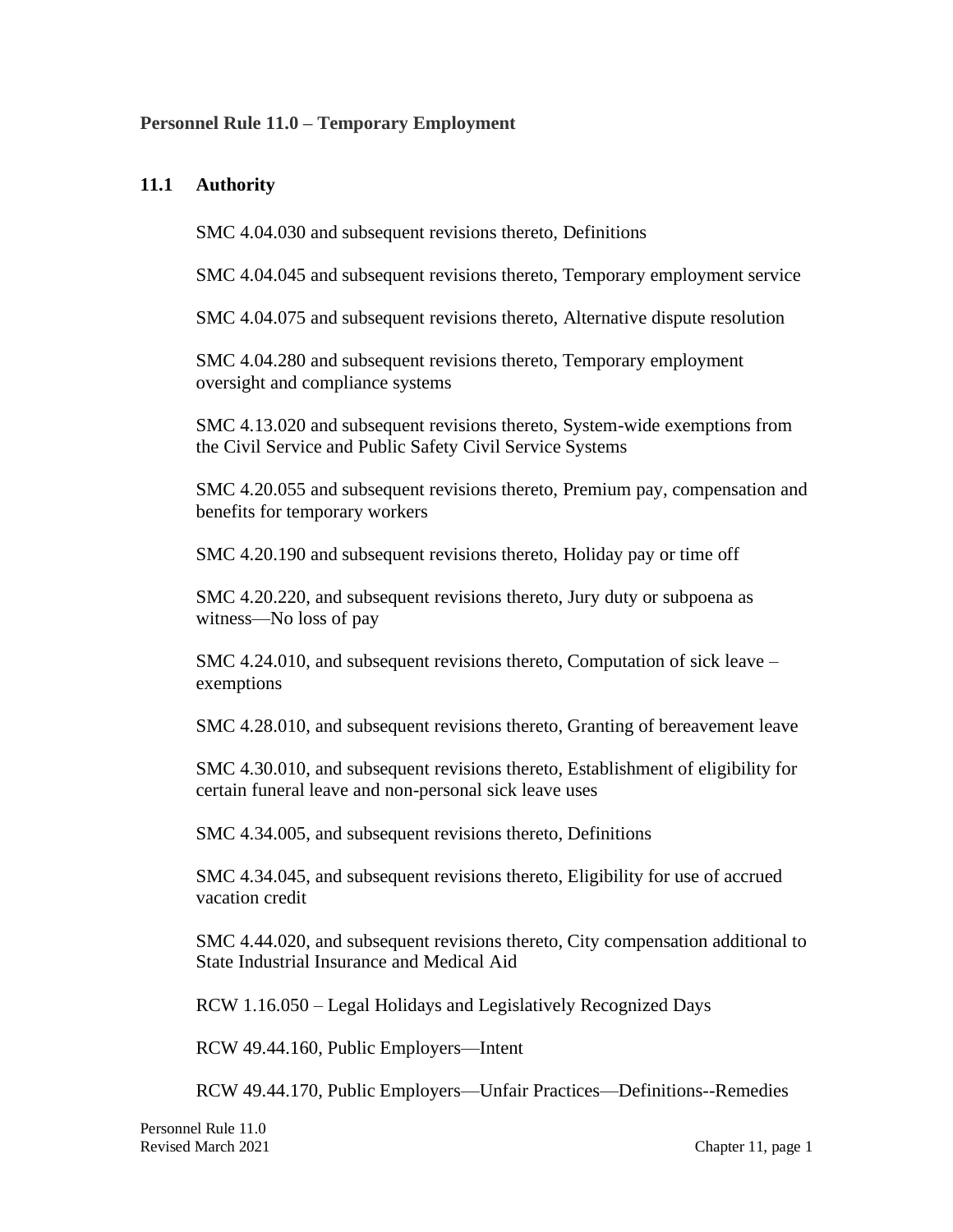King County Superior Court Order No. 02-2-29165-1 SEA, Larry D. Glaser et al vs. City of Seattle

## **11.2 Definitions**

- A. "Appointing authority" shall mean an individual authorized by City Charter or ordinance to employ others on behalf of the City. The term includes and can be used interchangeably with department head, director, superintendent or chief. For purposes of this Rule, "appointing authority" may mean the management representative designated by the appointing authority to implement this Rule within the employing unit.
- B. "Assignment conversion" shall mean the termination of a temporary assignment and the reassignment of the duties to one or more existing or new regular positions.
- C. "Assignment review committee" shall mean a committee consisting of the Personnel and Finance Directors and a third individual designated by the Mayor to hear temporary workers' appeals for assignment conversion.
- D. "Break in service" shall mean a temporary worker's resignation, quit, retirement or failure to return from unpaid leave of absence, or failure to work for one calendar year following their last assignment.
- E. "Delegated authority" shall mean the Seattle Human Resources Director's assignment to the appointing authority of the authority to hire temporary workers.
- F. "Employing unit" shall mean any department of the City and, within the Executive and Legislative departments, any office established by ordinance.
- G. "Family member" shall be defined consistent with the Washington Family Care Act, RCW 49.12.265 and 49.12.903, and shall include:
	- 1. "Child" a biological, adopted, or foster child, a stepchild, a legal ward, or a child of a person standing in loco parentis who is: (a) under eighteen years of age; or (b) eighteen years of age or older and incapable of self-care because of a mental or physical disability.
	- 2. "Grandparent" a parent of a parent of an employee.
	- 3. "Parent" a biological or adoptive parent of an employee or an individual who stood in loco parentis to an employee when the employee was a child.
	- 4. "Parent-in-law" a parent of the spouse of an employee.
	- 5. "Spouse" a husband, wife or domestic partner.
- H. "Fringe benefits" shall mean the following benefits and paid leave, provided at the same level and under the same conditions as for a regularly appointed employee: medical, dental and vision coverage; basic group term life, basic long-term disability, sick leave, vacation, holiday pay, bereavement leave and jury duty compensation.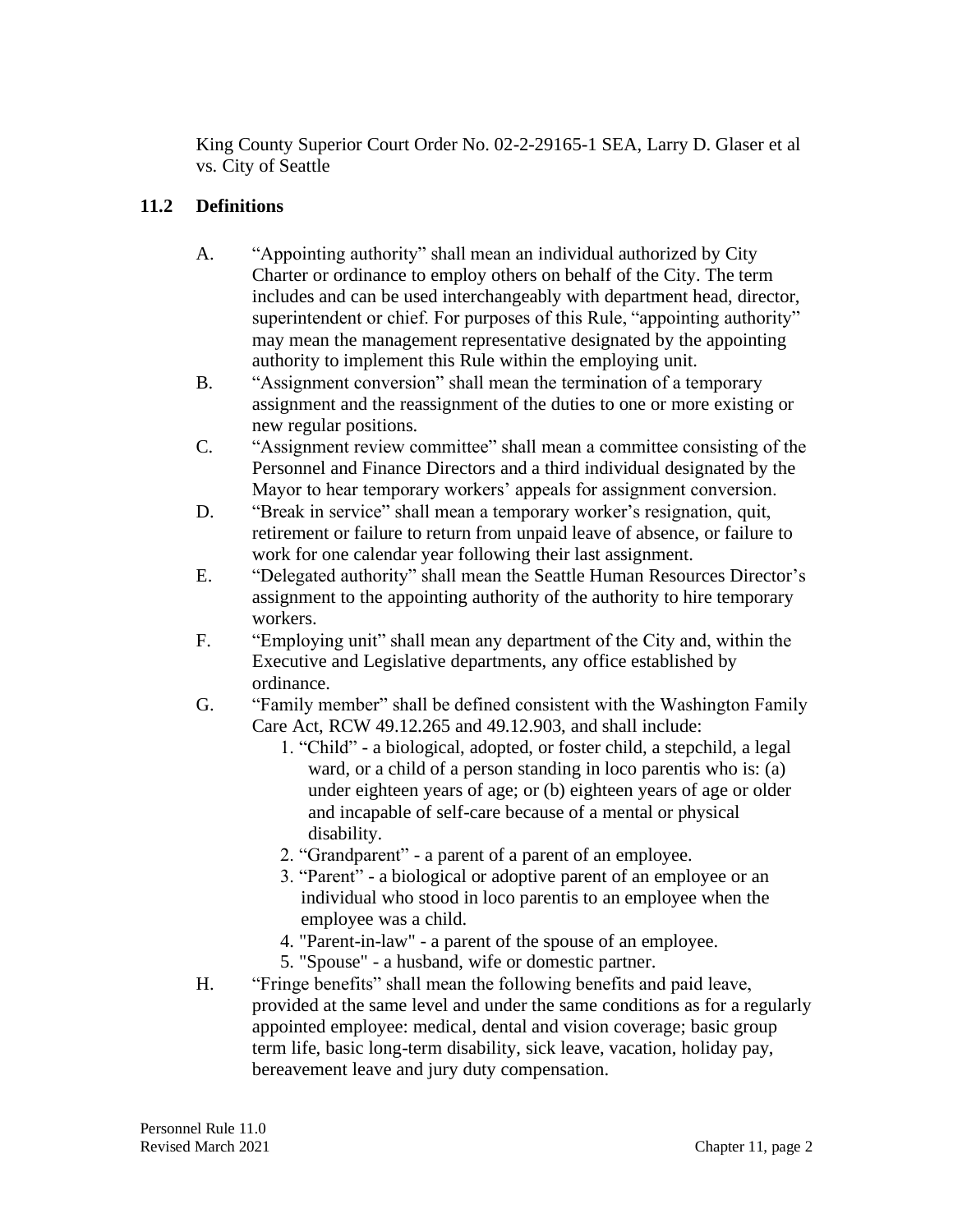- I. "Health care professional" shall mean any person authorized by the City, any state government and/or the federal government to diagnose and treat physical or mental health conditions, including a doctor, nurse, emergency medical care provider, and/or a public health clinic worker, so long as that person is performing within the scope of their practice as defined by relevant law.
- J. "Hours" shall mean hours for which straight-time wages are paid except as otherwise specified.
- K. "Overtime" shall mean hours worked over and above the overtime threshold.
- L. "Overtime threshold" shall mean 40 straight-time hours of work and/or paid leave per workweek. Hours worked beyond the overtime threshold must be compensated at the appropriate overtime rate of pay.
- M. "Pending separation" shall mean a period of one calendar year following a temporary worker's last work day during which the temporary worker is not actively assigned and may or may not be available for work.
- N. "Premium pay" shall mean a percentage of a temporary worker's straighttime hourly rate of pay provided as compensation in lieu of fringe benefits.
- O. "Regularly appointed employee" shall mean an individual with a probationary, regular or exempt appointment to a regularly budgeted position of City employment.
- P. "Regularly budgeted position" shall mean a position that has been approved by the City Council for the employment of a regularly appointed employee.
- Q. "Seattle Human Resources Director" or "Director" shall mean the director of the Seattle Department of Human Resources or their designated management representative.
- R. "Temporary assignment" shall mean the duties and responsibilities assigned by the appointing authority to a temporary position. A temporary assignment is defined as one of the following types:
	- 1. "Interim assignment of up to 1 year to a vacant regular position (Position Vacancy)" to perform work associated with a regularly budgeted position that is temporarily vacant and has no incumbent.
	- 2. "Interim assignment for short-term replacement of a regularly appointed employee (Incumbent Absence)" of up to 1 year to perform work associated with a regularly budgeted position when the incumbent is temporarily absent.
	- 3. "Less than half-time assignment" for seasonal, on-call, intermittent or regularly scheduled work that may be ongoing or recur from year to year but does not exceed 1040 hours per year except as provided by this Rule.
	- 4. "Short-term assignment" of up to 1 year to perform work in response to emergency or unplanned needs such as peak workload, special project, or other short-term work that does not recur and does not continue from year to year.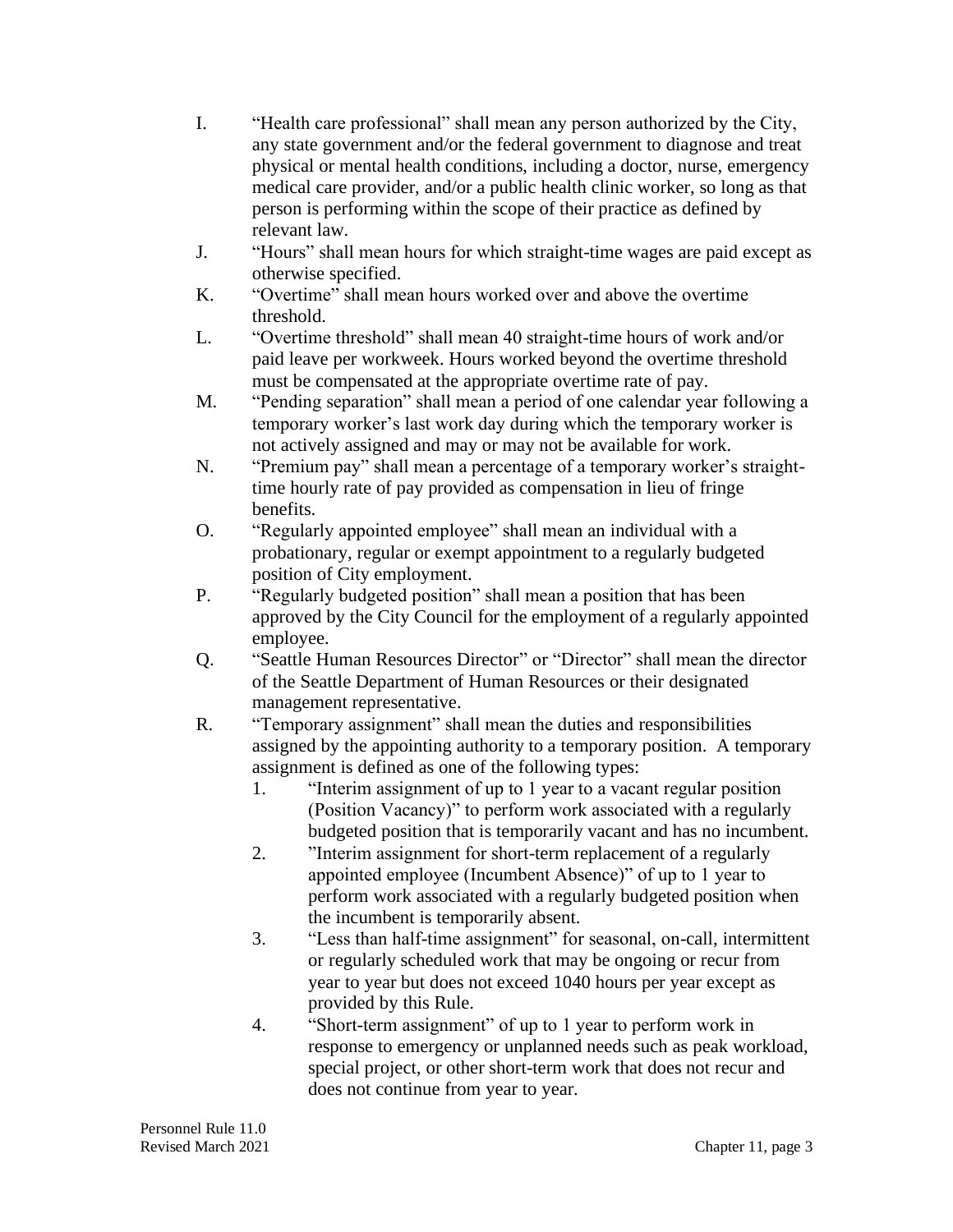- 5. "Term-limited assignment" of more than one but more than three years to perform time-limited work that falls within one of the following categories related to a capital improvement or information technology project, grant or other specific non-routine body of work for which the employing unit must hire individuals with skill sets not generally required of regularly appointed employees; or for the long-term absence of a regularly appointed employee because of disability time loss, military leave, or authorized medical leave of absence; or for the replacement of a regularly appointed employee who is assigned to special timelimited project work. Term-limited assignments may only be made to jobs that are non-represented or represented by a bargaining unit that has agreed to the terms and conditions of this assignment type.
- S. "Temporary position" shall mean a numerical designation given to a temporary assignment for tracking purposes.
- T. "Temporary worker" shall mean an individual hired for one or more temporary assignments. A temporary worker is not covered by the classified (civil) service regardless of job title, is not guaranteed a minimum number of hours of work and is not limited in the number of hours such employee may work.
- U. "Workweek" shall mean a designated block of 168 hours within which an employee's work schedule is contained.
- V. "Year" shall mean 26 consecutive pay periods unless otherwise specified. For purposes of the utilization review described at 11.13 (C), the year begins with the first pay period for which wages are paid in the next calendar year. (For example, pay period ending December 27, 2005 is the first pay period of 2006; pay period ending December 26, 2006 is the first pay period of 2007.)

# **11.3 Application of this Rule**

- A. This Rule governs the utilization and management of workers hired by the City of Seattle for temporary assignments, including interim, less than half-time, short-term and term-limited assignments.
- B. Individuals hired for Work/Study or Intern opportunities, or for other student or job-training employment programs, including Seattle Youth Employment Program, Seattle Conservation Corps, and similar programs intended to provide short-term employment opportunities for the development of basic job skills, are not subject to this Rule.
- C. For temporary workers in assignments under the jurisdiction of a collective bargaining agreement, this Rule prevails except where it conflicts with a collective bargaining agreement, any memoranda of understanding signed pursuant to a collective bargaining agreement, or any established practice relative to the members of a bargaining unit that has been recognized by the Seattle Human Resources Director and incorporated as a term of the collective bargaining agreement.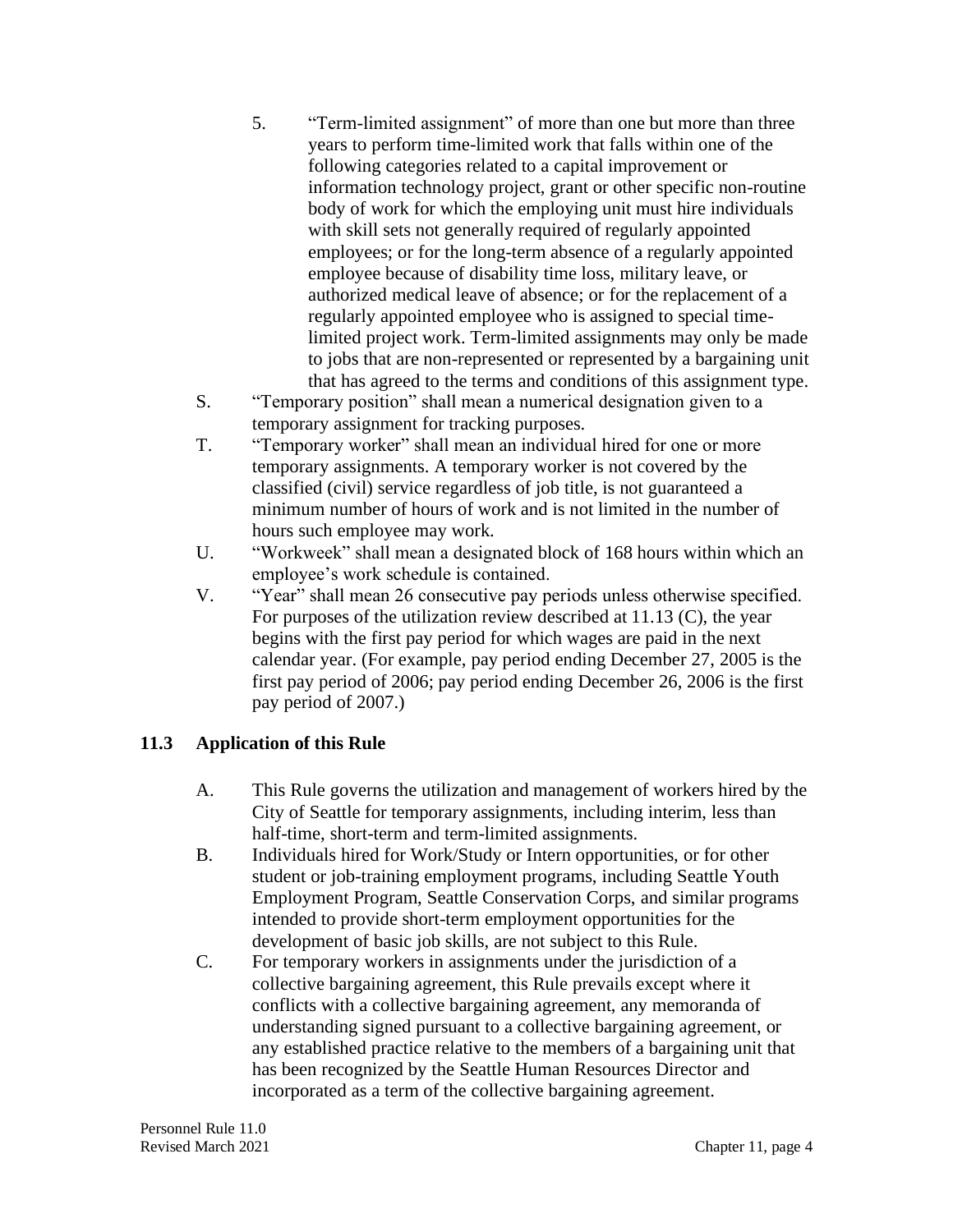## **11.4 Use of Temporary Workers**

The City employs temporary workers to supplement the regular workforce on an interim, less than half-time, short-term or term-limited basis. The appointing authority for the employing unit to which a temporary worker is assigned shall be responsible for managing the worker's assignment in accordance with this Rule.

## **11.5 Authority To Hire a Temporary Worker**

- A. The Seattle Human Resources Director may maintain a Temporary Employment Service (TES) to place temporary workers with an employing unit upon request of the appointing authority. Because an arbitrary limit on the number of temporary positions available to operate the temporary employment service would impede its efficiency, the Seattle Human Resources Director is authorized, with the approval of the Director of Finance, to fill as many temporary positions as are necessary to meet the needs of the service.
- B. The Seattle Human Resources Director may allow the appointing authority to hire temporary workers when, in the judgment of the Director, the employing unit's ability to directly hire temporary workers improves the quality of the temporary employment service or results in cost efficiencies.
- C. The Seattle Human Resources Director shall not approve temporary assignment requests more than three months in advance of the assignment start date. Requests to extend an approved temporary assignment must be submitted at least two weeks in advance of the assignment expiration date shown in the Temporary Assignment Tracking System.
- D. An unanticipated temporary assignment of five business days or less may be filled by the employing unit. Such assignments do not require use of the temporary assignment request and tracking panels, and are not subject to the compliance and utilization reviews described in this policy. An assignment established under Rule 11.5 (D) requires written notification of the start date to the Seattle Human Resources Director or designee no later than the end of the first day of the assignment, and shall not exceed five business days.
- E. The Seattle Human Resources Director may withdraw authority for temporary assignments at any time for failure to comply with these Rules.
- F. Requests for TES placements and requests for delegated authority to hire temporary workers shall be made in the manner prescribed by the Seattle Human Resources Director. The Seattle Human Resources Director shall not approve incomplete requests or requests submitted by anyone other than the appointing authority or designated management representative.

#### **11.6 Assessment of Need for Temporary Workers**

The appointing authority shall not use temporary workers to supplant regularly appointed employees. Prior to employing a temporary worker, the appointing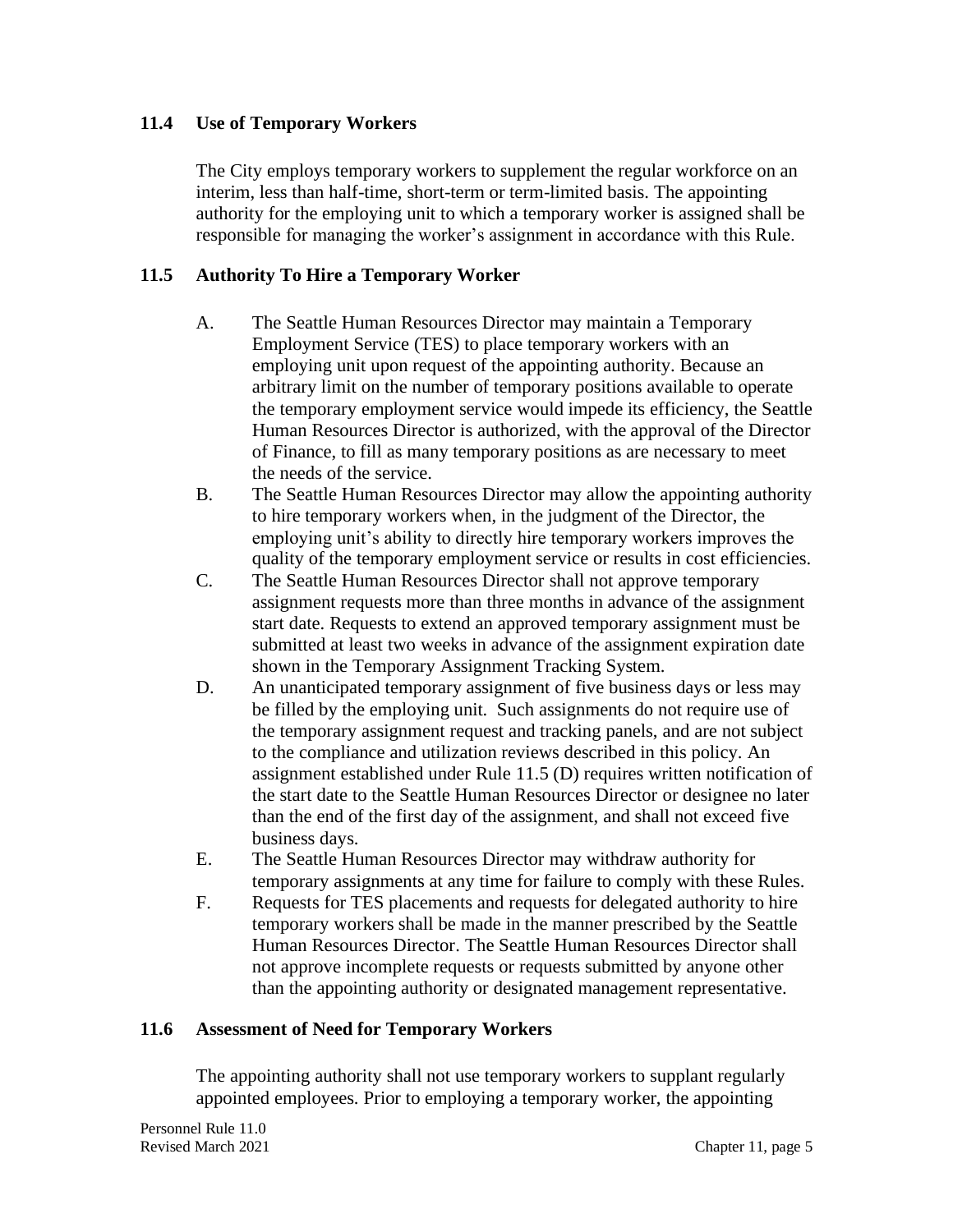authority shall evaluate the work to ensure that it is a temporary assignment as defined by this Rule and not a body of work that should be assigned to a regularly budgeted position.

## **11.7 Interim Assignment, Position Vacancy**

- A. The appointing authority may request a position vacancy assignment only when such appointing authority has initiated a hiring process to make a regular appointment to the position. The date the hiring process is scheduled to begin shall be noted on the temporary assignment request.
- B. A position vacancy assignment shall be limited to 6 months except as explicitly approved by the Seattle Human Resources Director. The temporary worker so assigned shall receive the premium pay rates described at 11.15 (D) in lieu of fringe benefits as long as the assignment does not exceed 1040 hours.
- C. The Seattle Human Resources Director may authorize an extension to a position vacancy assignment based upon written notification from the appointing authority of the circumstances warranting such extension. The Seattle Human Resources Director may authorize an assignment extension of up to four additional months, for a maximum of ten months, for reasons that may include but may not be limited to:
	- 1. Candidate rejects final job offer;
	- 2. Candidate must give current employer notice;
	- 3. Candidate fails to satisfy pre-employment requirements
	- 4. Job offer is made and withdrawn for reasons beyond the employing unit's control
- D. The appointing authority must submit a plan for termination of the assignment to the Seattle Human Resources Director when the assignment has been in effect for five months, unless the assignment will end before accumulating 1040 hours. If the plan is not submitted by the time the assignment has been in effect for five months, the assignment must terminate at or before six months.
- E. A temporary worker in a position vacancy assignment shall receive fringe benefits as described at 11.16 in lieu of premium pay after the assignment has accumulated 1040 hours and for the remainder of the assignment, unless the Seattle Human Resources Director determines that the assignment end date is so imminent that the benefits will be of minimal value to the worker. There shall be no opportunity to extend an assignment after this determination has been made.
- F. Any and all consecutive assignments to the same regular position number shall be considered a single assignment for purposes of accumulating hours for eligibility for fringe benefits. When the reason for the assignment changes (i.e. from position vacancy to incumbent absence or vice versa) the employing unit shall notify the Seattle Human Resources Director of the change and submit an assignment extension request if necessary, but shall not submit a new assignment request.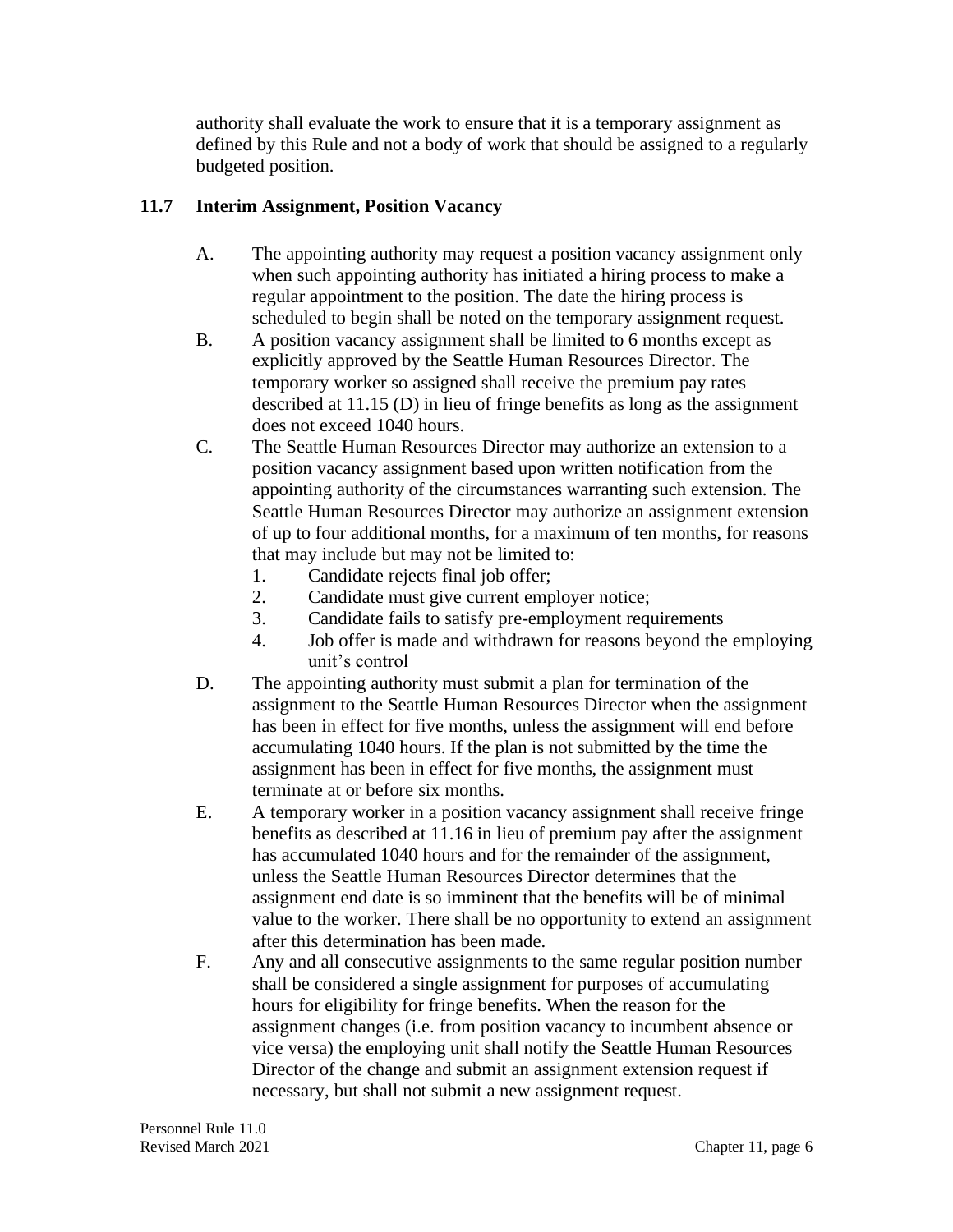G. If a temporary worker is assigned to a single position vacancy assignment for over one year, such employee shall be regularly appointed to the position and shall not serve a probationary period.

## **11.8 Interim Assignment, Incumbent Absence**

- A. The appointing authority may request an incumbent absence assignment when the position's regular incumbent is on paid or unpaid leave, or is assigned to perform the work of another position. The temporary worker so assigned shall receive the premium pay rates described at 11.15 (D) in lieu of fringe benefits as long as the assignment does not exceed 1040 hours.
- B. An incumbent absence assignment when the regular incumbent is on a paid or unpaid leave shall be limited to less than one year. After the assignment has been in effect for 1040 hours, the temporary worker shall receive fringe benefits as described at 11.16 in lieu of premium pay for the remainder of the assignment unless the Seattle Human Resources Director determines that the assignment end date is so imminent that the benefits will be of minimal value to the worker. There shall be no opportunity to extend an assignment after this determination has been made.
- C. An incumbent absence assignment when the regular incumbent is assigned to perform the work of another position shall be limited to 6 months.
- D. Any and all consecutive assignments to the same regular position number shall be considered a single assignment for purposes of accumulating hours for eligibility for fringe benefits but not for time limits on assignments. When the reason for the assignment changes (i.e. from incumbent absence to position vacancy or vice versa) the employing unit shall notify the Seattle Human Resources Director of the change and submit an assignment extension request if necessary, but shall not submit a new assignment request.
- E. An interim assignment for incumbent absence shall terminate at the end of its  $24<sup>th</sup>$  consecutive pay period if it has not previously ended. The employing unit shall cease assigning the work to a temporary worker.
- F. The replacement of a regularly appointed employee who will be absent for more than 1 year due to disability time loss, military leave of absence, or authorized medical leave of absence shall be accomplished using a termlimited assignment, provided the position is non-represented or represented by a bargaining unit that has agreed to the terms and conditions of this assignment type. If the regularly appointed employee's absence is initially expected to be less than one year but the appointing authority later determines that it is likely to exceed one year, such appointing authority shall request that the assignment be converted to term-limited upon making that determination, and the temporary worker assigned shall immediately begin receiving fringe benefits in lieu of premium pay.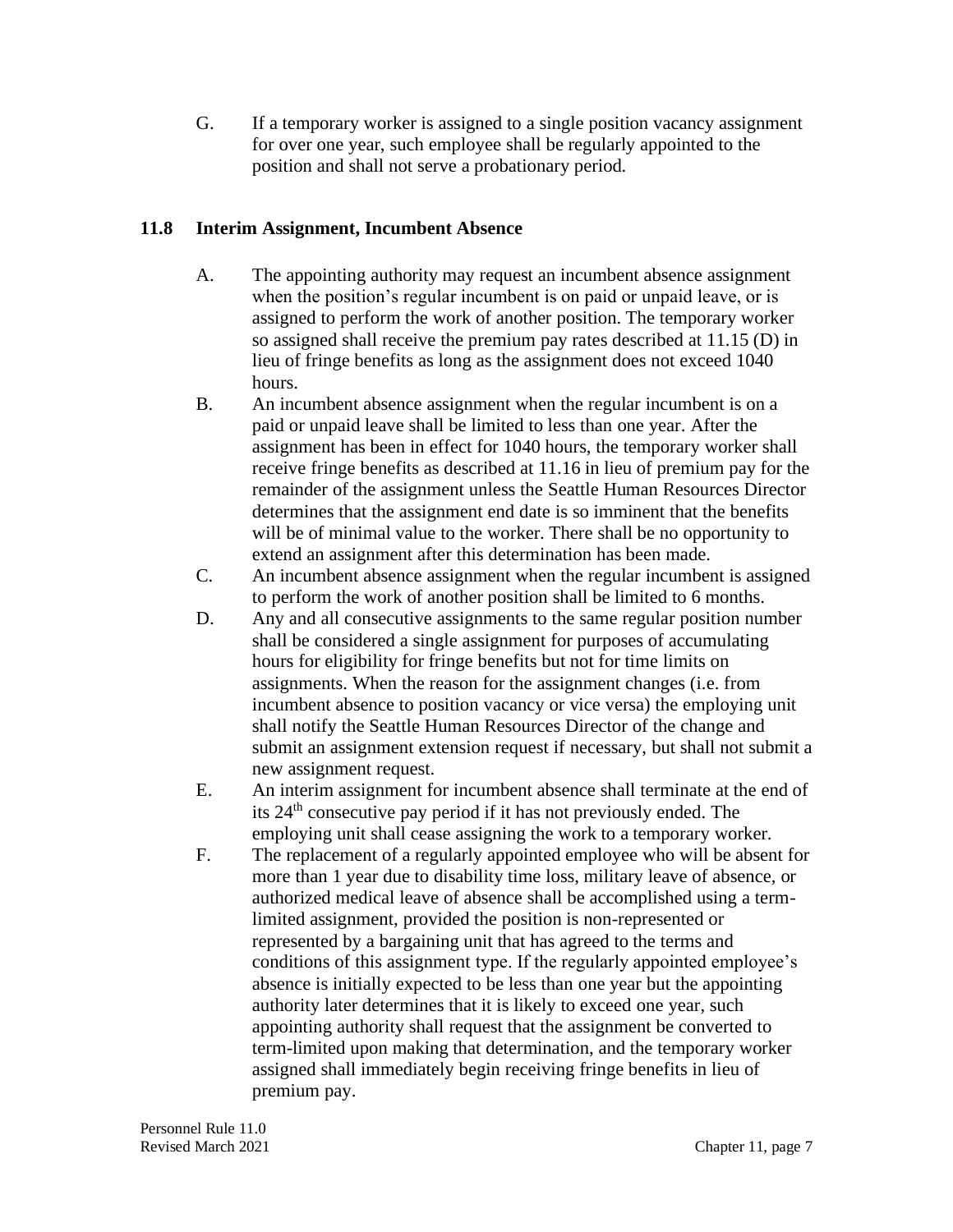## **11.9 Less Than Half-Time Assignment**

- A. A less than half-time assignment shall be managed to no more than 1040 hours in each year.
- B. A temporary worker in a less than half-time assignment shall receive premium pay as described at 11.15 (D).
- C. A temporary worker in a less than half-time assignment shall not be concurrently placed in any other assignment that would cause such worker's combined assignments to exceed 1040 hours in a year. All hours accumulated by a temporary worker in a less than half-time assignment shall accrue to the primary assignment, regardless of differences in job codes or locations.
- D. The Seattle Human Resources Director may approve an extension of a less than half-time assignment to a maximum of 1300 hours in one year during any three consecutive years provided the Director concurs with the appointing authority's determination that
	- 1. The need for the extension was unforeseen and will not recur; and
	- 2. There is no viable alternative to continuing the temporary assignment.

The appointing authority shall request an extension at least two weeks in advance of the original assignment end date. It shall be the appointing authority's responsibility to demonstrate that the assignment will not exceed or has not exceeded 1040 hours in more than one of three consecutive years, and to provide an assignment termination date.

- E. When a less than half-time assignment exceeds 1040 hours as provided by 11.9 (D) the temporary worker assigned thereto shall continue to receive premium pay until the assignment is terminated at or before 1300 hours.
- F. A less than half-time assignment cannot exceed 1040 hours in each of two consecutive years unless the appointing authority has submitted an assignment conversion plan to the Seattle Human Resources Director who may then extend the assignment pending the identification or legislation as necessary of an appropriate regular. The worker in such assignment shall receive fringe benefits as described at 11.16 in lieu of premium pay after 1040 hours.
	- 1. The Seattle Human Resources Director shall only approve an assignment extension of up to 90 calendar days for conversions that do not require new position authority.
	- 2. For conversions that require new position authority, the Seattle Human Resources Director will approve the extension for the time necessary to obtain such authority, provided that the appointing authority has notified the Finance Director of the intention to include the conversion in the Department's next budget submittal.
	- 3. Once regular position authority has been approved, the converted assignment may be filled only as a position vacancy assignment.
	- 4. If the Executive or the Legislative rejects the appointing authority's proposal for a new regular position, the work shall be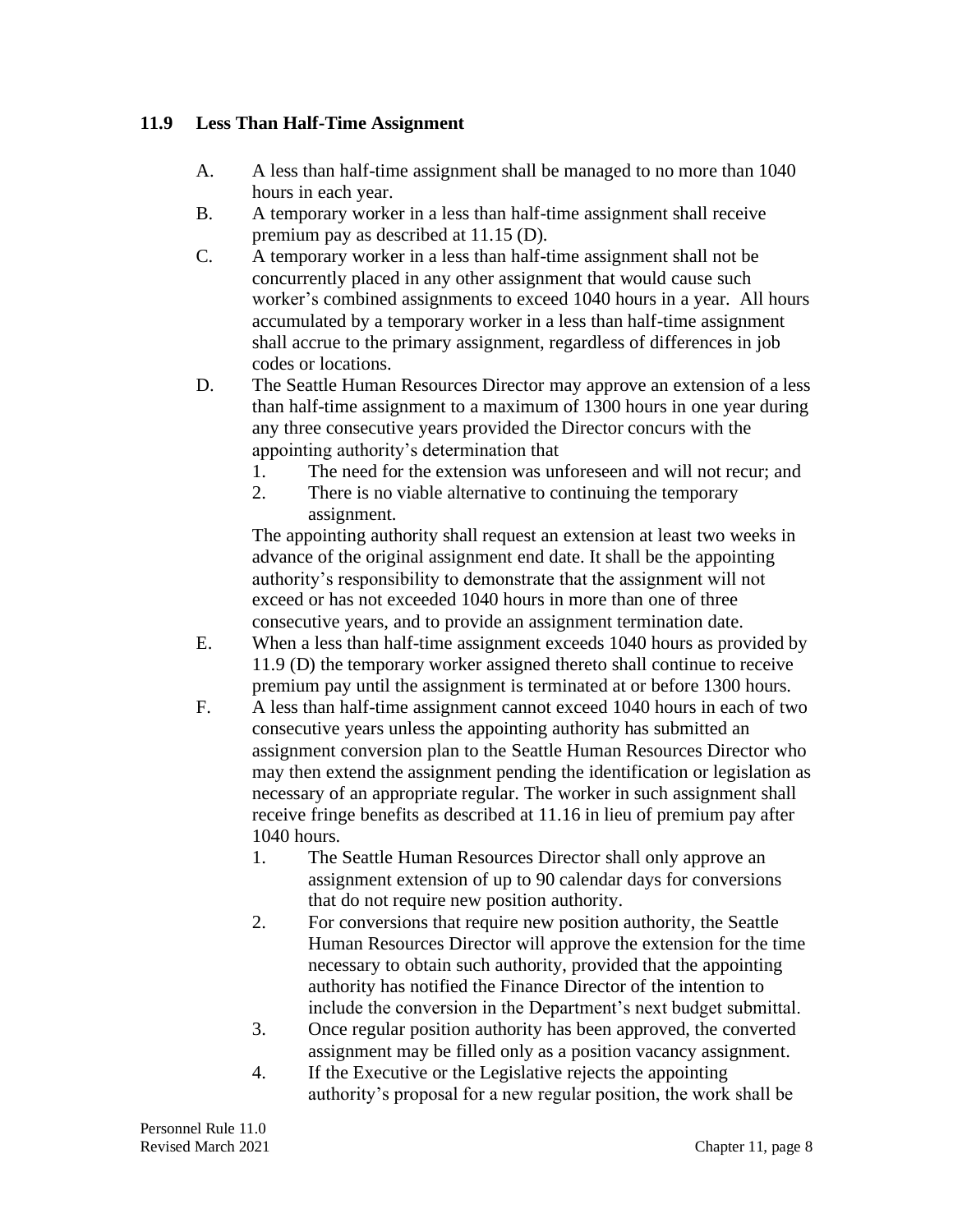reassigned to an existing regular position or terminated. Under no conditions may work that has been identified as continuing or recurring and that exceeds 1040 hours per year continue to be assigned to a temporary worker more than 30 calendar days after a request for a regular position has been rejected.

#### **11.10 Short-Term Assignment**

- A. A temporary worker in a short-term assignment that is managed to less than 1040 hours shall receive premium pay as described at 11.15 (D) in lieu of fringe benefits.
- B. Short –term assignments shall be less than 1 year. After the short-term assignment has been in effect for 1040 hours, the temporary worker in such an assignment shall receive fringe benefits as described at 11.16 in lieu of premium pay for the remainder of the assignment. The Seattle Human Resources Director may waive benefits activation if the assignment end date is so imminent that the benefits will be of minimal value to the worker. The assignment shall not be extended after this determination has been made.
- C. The appointing authority shall provide to the Seattle Human Resources Director a plan for termination or conversion of the assignment when the assignment has been in effect for 900 hours, unless the assignment will end prior to accumulating 1040 hours. If the plan is not submitted at or before 900 hours, authorization for the assignment will be revoked no later than 1040 hours.
- D. A short-term assignment shall terminate at the end of its  $24<sup>th</sup>$  consecutive pay period if it has not previously ended, unless the Seattle Human Resources Director has received an assignment conversion plan from the appointing authority.
	- 1. The Seattle Human Resources Director shall only approve an assignment extension of up to 90 calendar days for conversions that do not require new position authority.
	- 2. For conversions that require new position authority, the Seattle Human Resources Director will approve the extension for the time necessary to obtain such authority, provided that the appointing authority has notified the Finance Director of the intention to include the conversion in the Department's next budget submittal.
	- 3. Once regular position authority has been approved, the converted assignment may be filled only as a position vacancy assignment.
	- 4. If the Executive or the Legislative rejects the appointing authority's proposal for a new regular position, the work shall be reassigned to an existing regular position or terminated. Under no conditions may work that has been identified as continuing or recurring and that exceeds 1040 hours per year continue to be assigned to a temporary worker more than 30 calendar days after a request for a regular position has been rejected.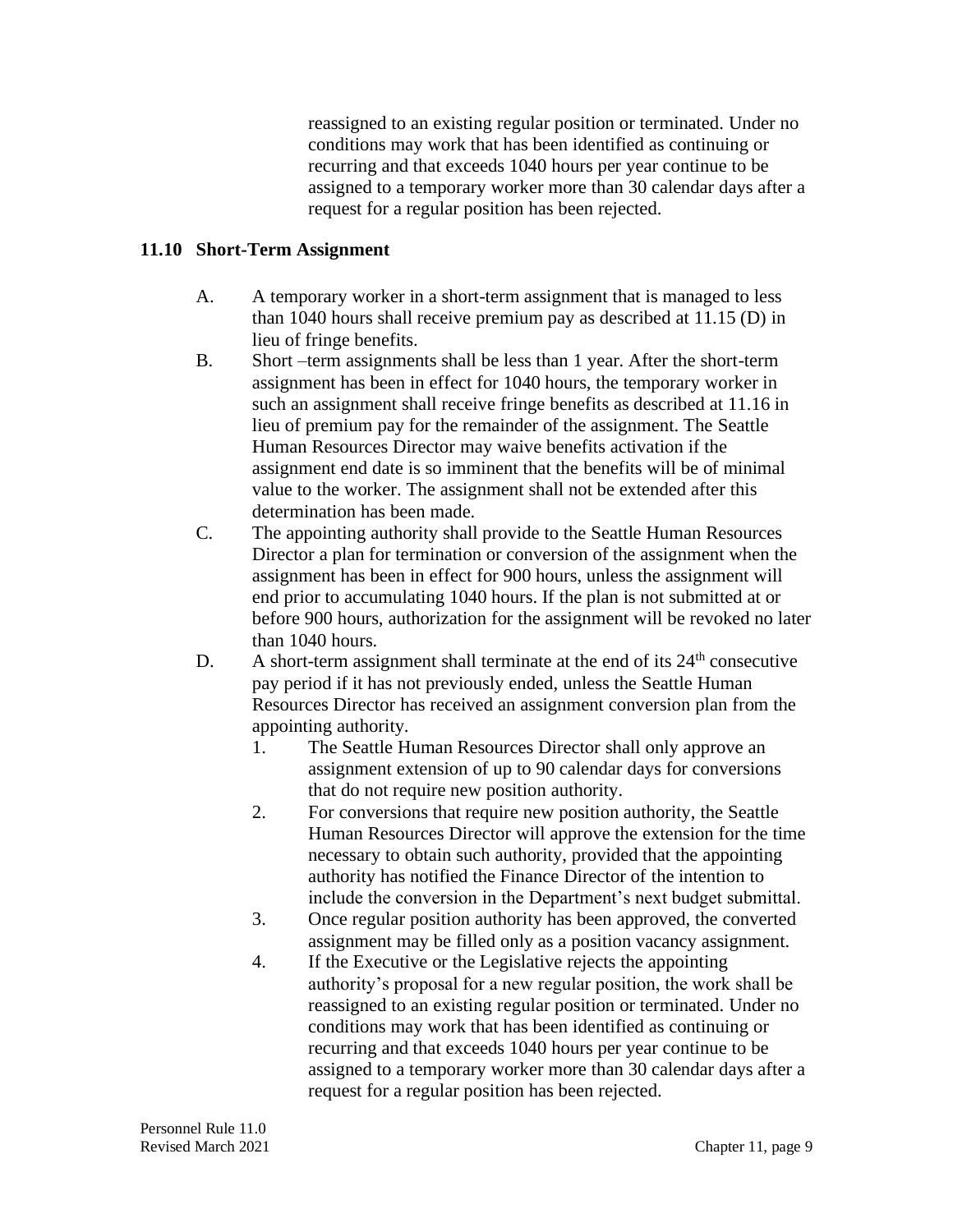## **11.11 Term-Limited Assignment**

- A. The Seattle Human Resources Director may approve a term-limited assignment for work of more than 1 but no more than 3 consecutive years for:
	- 1. Special time-limited project work that is clearly outside the routine work performed in the department and that requires skills and qualifications that are not typically used by the department; or
	- 2. Replacement of a regularly appointed employee whose absence of longer than 1year is due to disability time loss, military leave of absence, or authorized leave of absence for medical reasons; or
	- 3. The replacement of a regularly appointed employee who is assigned to special time-limited project work.

Term-limited assignments shall only be authorized for non-represented work or work that is represented by a bargaining unit that has agreed to the terms and conditions of this assignment type.

- B. Temporary workers assigned to term-limited assignments shall receive fringe benefits in lieu of premium pay for the entire duration of the assignment. They shall not have civil service status, regardless of the job title to which they are assigned.
- C. Term-limited assignments are subject to all review and oversight systems described in this Rule.
- D. A temporary assignment that is initiated as another assignment type shall not be eligible for conversion to a term-limited assignment except as provided at 11.8 (F) or as the result of an administrative appeal as provided at 11.12 (A).
- E. Any term-limited assignment that has not otherwise terminated shall be inactivated at the end of the  $76<sup>th</sup>$  consecutive pay period following its initiation and the temporary worker(s) assigned thereto shall be placed on pending separation status.

# **11.12 Temporary Worker Appeal Process**

- A. The Seattle Human Resources Director shall convene an assignment review committee to evaluate whether a short-term or less than half-time temporary assignment should be converted to regular position authority or a term-limited assignment when the worker(s) therein submits, in a manner prescribed by the Director, an appeal for conversion because:
	- 1. The worker's current assignment has exceeded the allowable threshold and the worker believes they are performing an ongoing body of work that should be converted to regular position authority or a term-limited assignment; or
	- 2. The worker is 1 of 2 or more temporary workers who are assigned substantially the same work in the same department, and the worker believes the assignments should be aggregated into one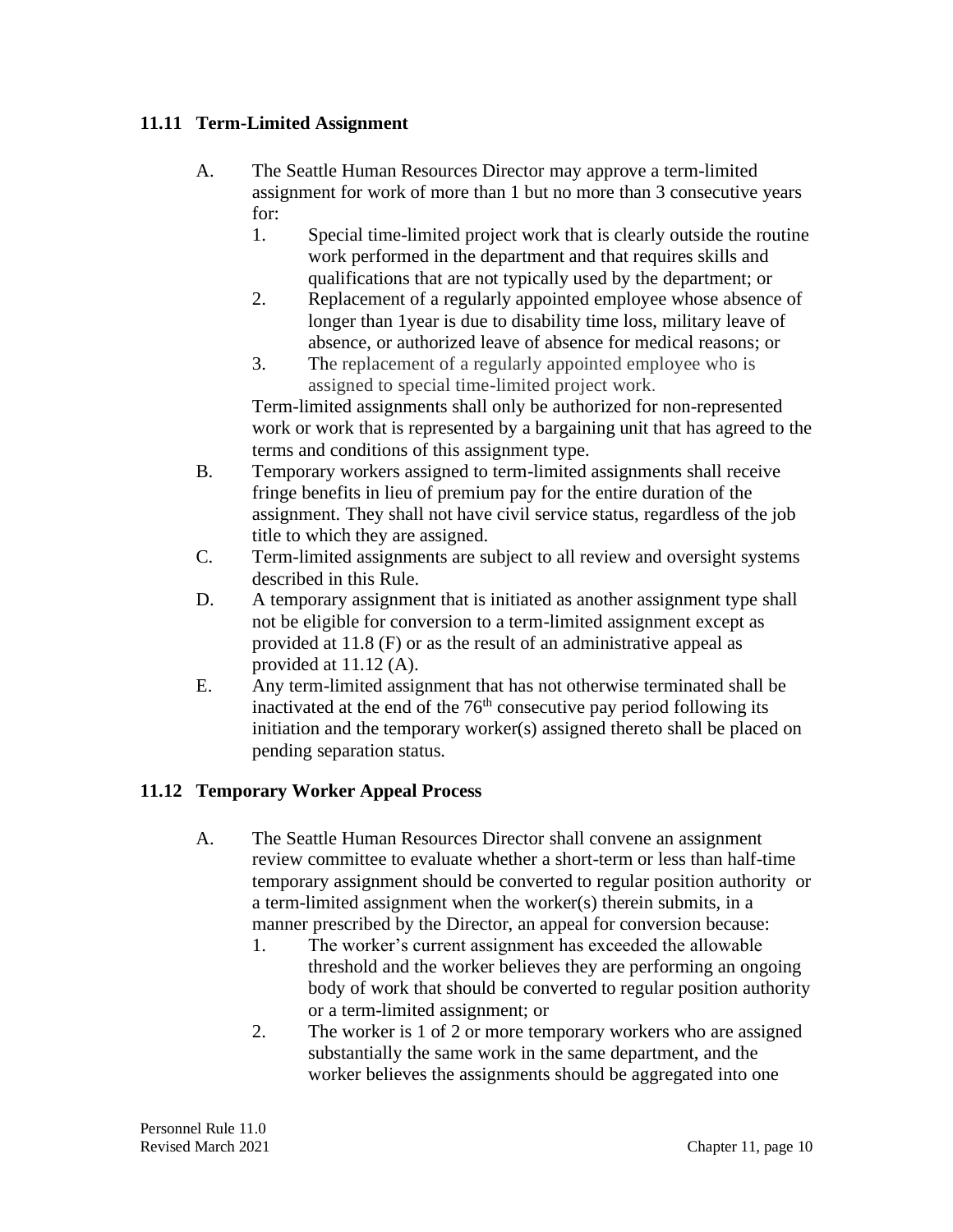ongoing body of work and converted to a regular part-time or fulltime position or a term-limited assignment.

- B. The procedure for evaluating and responding to an appeal for assignment conversion by a short-term or less than half-time worker shall be as follows:
	- 1. If a temporary worker elects to appeal under this Rule such worker must do so while in the relevant assignment or within 10 business days of leaving the assignment.
	- 2. The Seattle Human Resources Director shall forward the appeal to the appointing authority, who shall, within 10 business days, respond in writing to the Seattle Human Resources Director for distribution to the assignment review committee, with a copy from the appointing authority to the originating worker.
	- 3. The originating worker has 10 business days from receipt of the appointing authority's response to file a written rebuttal with the Seattle Human Resources Director if such worker wishes to do so. The worker's failure to rebut constitutes withdrawal of the appeal.
	- 4. Upon expiration of the 10 business days for receipt of a written rebuttal from the temporary worker, the assignment review committee shall review the circumstances of the original assignment request, assignment history, worker's appeal, department response and worker's rebuttal, and make a determination about the status of the assignment within 30 business days following the Seattle Human Resources Director's receipt of the appeal. The Seattle Human Resources Director may extend any of the time limits for this appeal process upon written notification to all parties. If the assignment review committee agrees that the assignment is an ongoing body of work requiring conversion to regular position authority or a term-limited assignment, they shall so inform the Mayor.
	- 5. The Mayor shall contact the appointing authority with the assignment review committee's recommendation.
		- a. If the recommendation is for regular position authority, the appointing authority shall decide whether to use existing authority or request new authority. If the Mayor declines to recommend or the City Council declines to approve new position authority, the appointing authority must terminate the assignment within 30 business days and discontinue the work or assign it to an existing position(s).
		- b. If the recommendation is for conversion to a term-limited assignment, the worker and the hours such worker has accumulated in the assignment to date shall be transitioned to a term-limited assignment.
		- c. If the assignment review committee declines to recommend conversion of the assignment, the Seattle Human Resources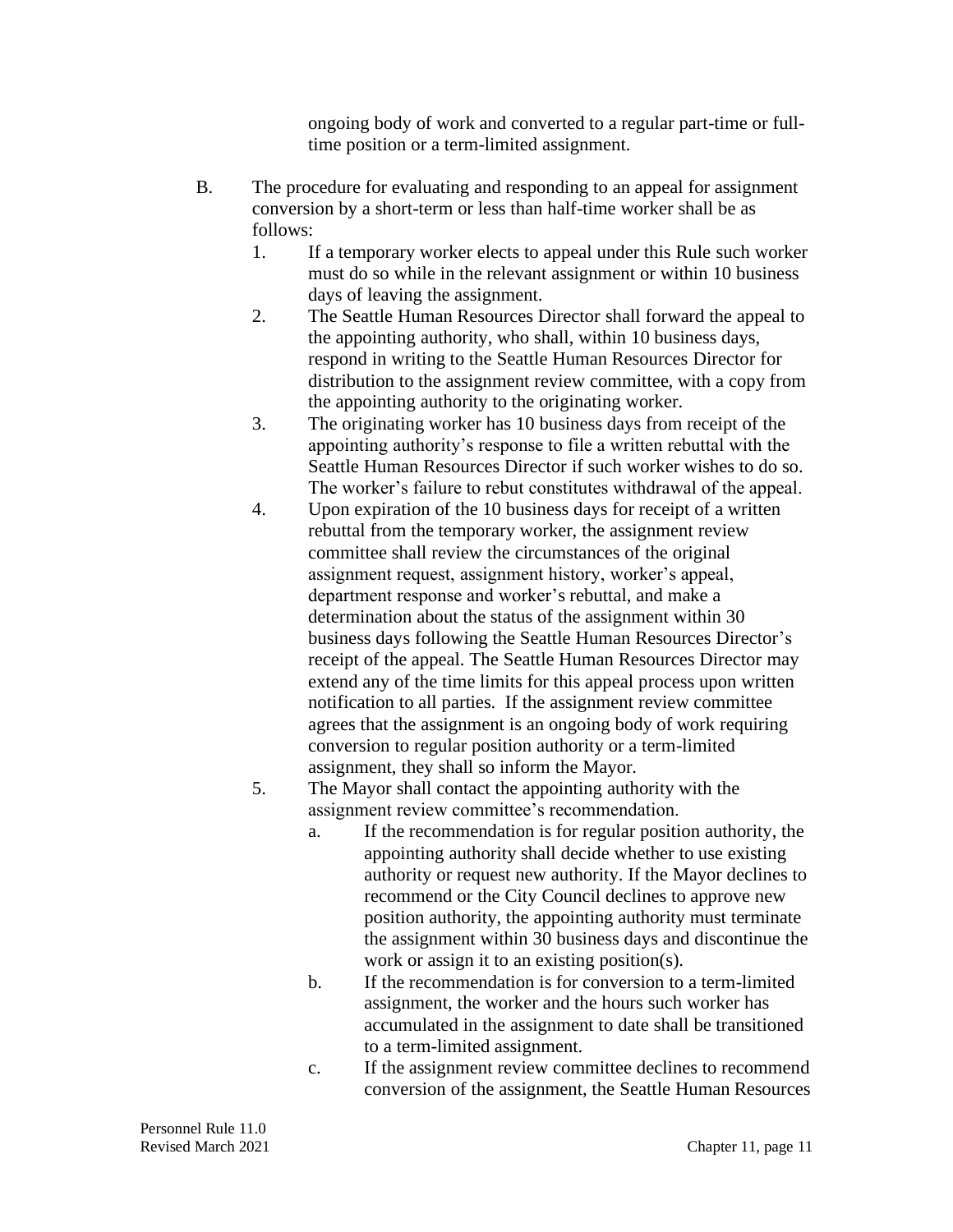Director shall promptly provide the appointing authority with a date by which the temporary work must terminate.

- 6. If the recommendation is to convert the assignment to regular position authority, the worker shall immediately begin receiving fringe benefits as described in 11.16, unless such worker is already benefited. As soon as the appropriate position is identified or created, the worker will be placed in a position vacancy assignment until a competitive hiring process is completed. Such hiring process shall take into account and give substantial weight to the experience of the temporary worker who has been assigned to perform the tasks associated with the position.
- 7. If the assignment review committee determines that the work assigned to the appellant is less than half-time or temporary, the worker may file a notice of appeal with the committee within 10 business days from receipt of the committee's finding. The committee shall direct the appeal to be considered by a City of Seattle hearing examiner or, at its option and City expense, by an independent neutral arbitrator. The hearing examiner's or arbitrator's decision shall be confined to upholding the committee's finding or overturning the finding and determining that the assignment should be converted to regular position authority or a term-limited assignment.
- 8. Temporary workers working pursuant to a collective bargaining agreement that includes a grievance procedure under which this matter may be addressed may use such grievance procedure or the appeal process described in this rule, but not both.
- C. A temporary worker in a term-limited assignment may use the process described in this rule to appeal whether their assignment should be converted to regular position authority. If the appeal goes to a hearing examiner or arbitrator and the worker prevails, and a regular position is identified or created and any affected unions agree, the worker shall be regularly appointed to the position and the time worked in the assignment to date shall count toward satisfaction of the probationary period. If the final determination is to terminate the body of work, the Seattle Human Resources Director shall promptly provide the appointing authority with a date by which the assignment must terminate.
- D. A temporary worker whose assignment to a vacant regular position exceeds 1 year and is not converted to a regular position pursuant to 11.7 H may appeal using this appeal process to establish that such worker has worked 1 year or more in a vacant regular position. A temporary worker who prevails in such an appeal shall be appointed to the position and shall not be required to fulfill a probationary period.

# **11.13 Compliance and Utilization Reviews**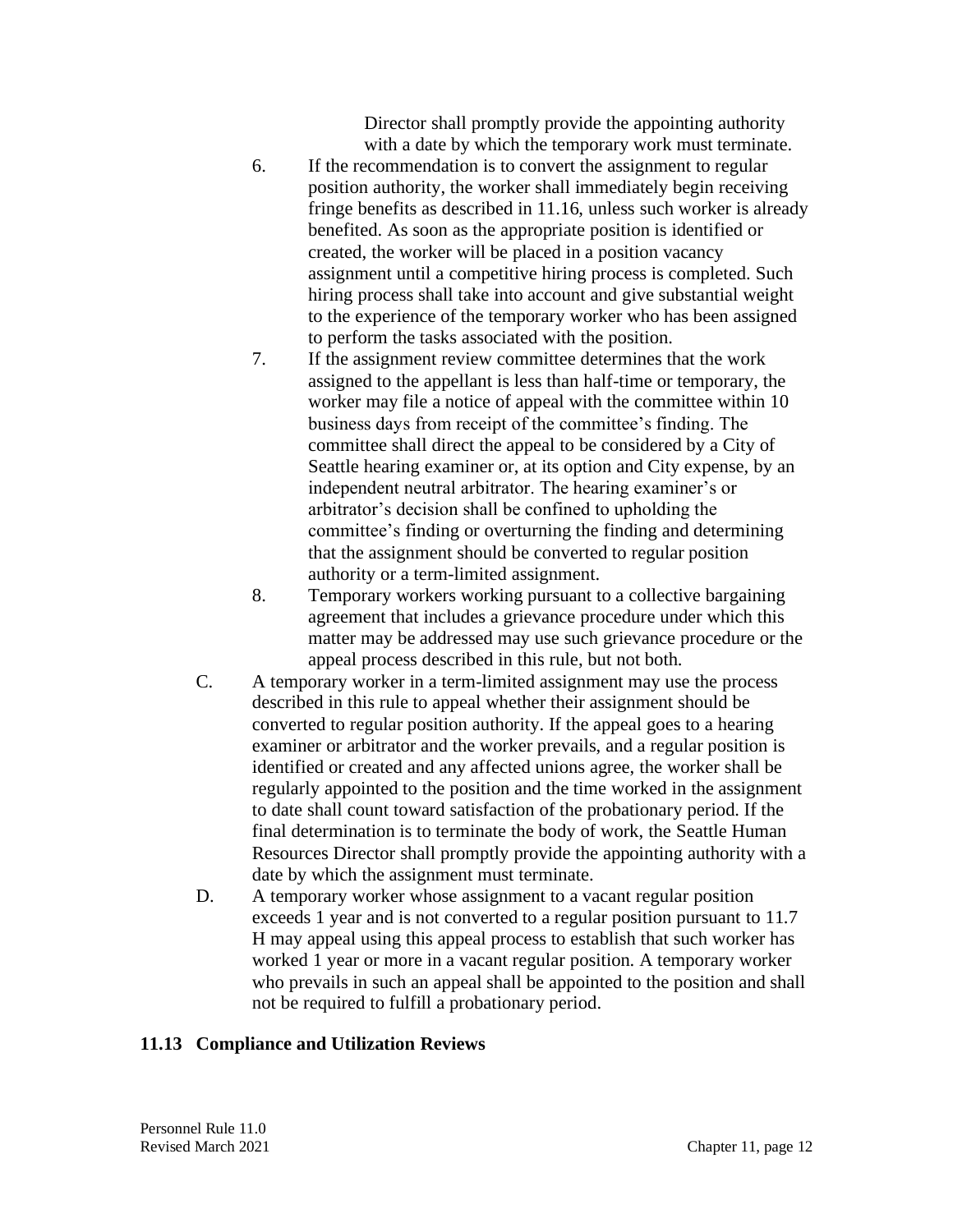- A. All temporary assignments shall be monitored by the Seattle Human Resources Director for compliance with this Rule. Personnel shall develop, implement and manage an assignment tracking system for all temporary assignments other than those made pursuant to 11.5 (D). A description of the current assignment tracking system and procedures for its operation are included in Attachment #1.
- B. At least once each year as part of the budget process, the appointing authority and the Seattle Human Resources Director shall evaluate all temporary workers who exceeded 1040 hours in the same or related titles and employing unit within the previous calendar year to determine whether they were assigned recurring or continuing bodies of work requiring assignment conversion. This review is in addition to the continuing reviews described at 11.13(A).
	- 1. Where a recurring or continuing body of work in excess of 1040 hours per calendar year is identified pursuant to this compliance review, the appointing authority must provide for assignment conversion or termination. Under no conditions may an assignment that has been identified as recurring or continuing and more than half-time continue to be assigned to a temporary worker beyond the end of the calendar year in which that determination is made.
	- 2. The review required by this Rule may include evaluation of assignments of the same type and reason that individually accumulated fewer than 1040 hours to determine whether they should be aggregated and treated as a single body of work to maximize the use of regular employees.
	- 3. The Seattle Human Resources Director shall also monitor employees assigned through TES to determine whether an employee paid through TES is assigned a body of work that warrants the creation of a new regular position even though the employee may perform services in multiple locations or for multiple departments.
- C. On request of the Seattle Human Resources Director, the appointing authority shall provide any data about temporary assignments the Director requires in order to ensure compliance with this Rule.

# **11.14 Terms and Conditions of Temporary Employment**

- A. Temporary workers are not guaranteed a minimum number of hours of employment, nor are they limited in the number of hours they may work.
- B. The appointing authority may require that any individual interested in temporary employment be available to work for a minimum number of hours or periods of time during the year.
- C. Temporary workers shall not be placed in assignments where they have supervisory or managerial control over regularly appointed employees except when the Seattle Human Resources Director grants an exception to this Rule upon written application by the appointing authority, based on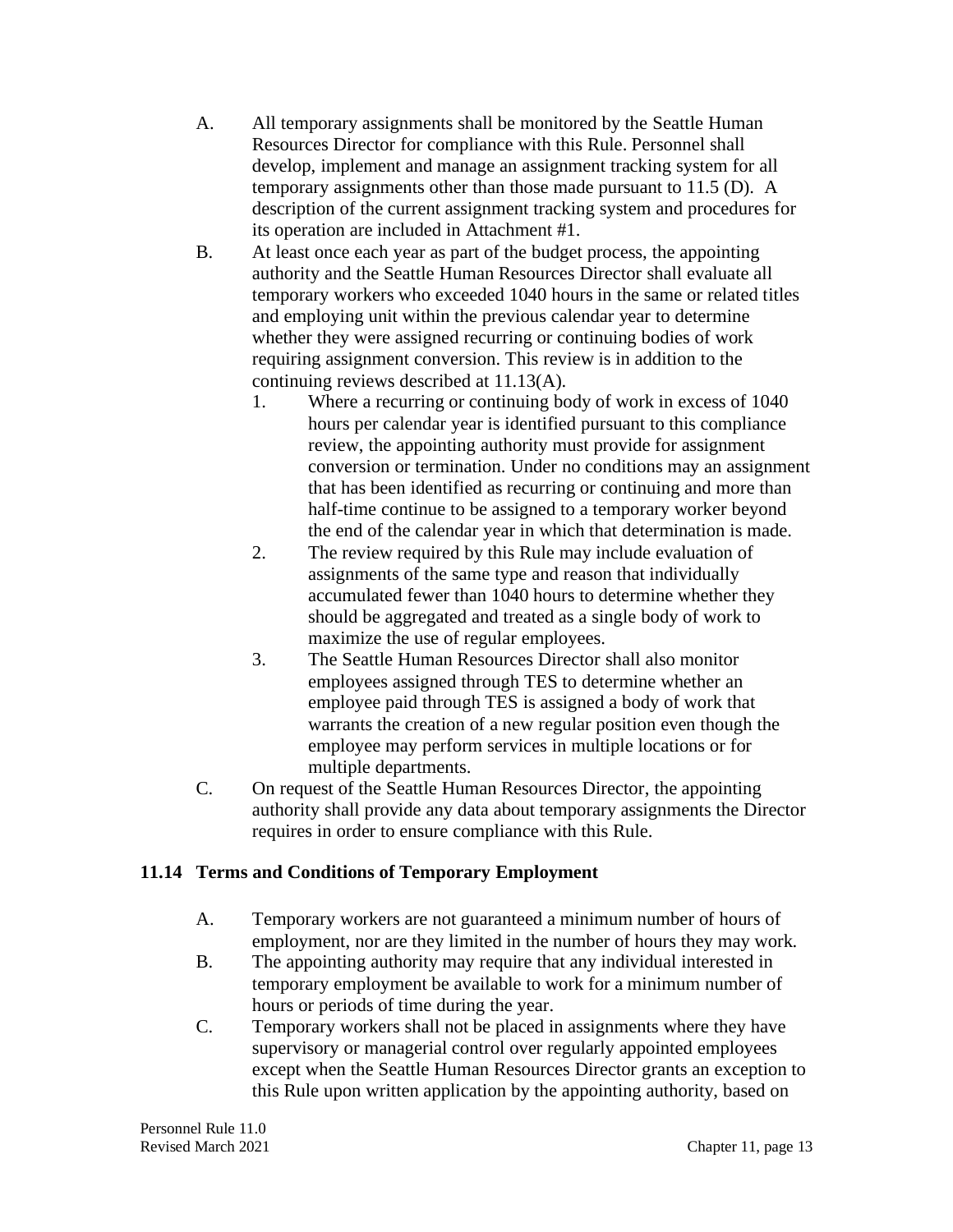the absence of managerial or supervisory skills among regular employees who might otherwise be assigned out-of-class, the need to return a retiree for a short period of time for transitional purposes, or other similar reasons.

- D. Temporary workers must meet the minimum qualifications of the official job description associated with the job title under which they are paid. When there is a classified service title that corresponds to the temporary job title, the official job description shall be the classification specification or classification standards. Temporary workers shall be assigned to job titles that are consistent with the duties and responsibilities they are expected to perform.
- E. Temporary workers shall be paid using the proper job code for each assignment. When there is a represented (BU) and non-represented job code for the same job title, the non-represented job code shall be used only for interim assignments to perform the work of positions that are not represented, or by explicit agreement with the relevant bargaining unit.
- F. A temporary worker may not be terminated for reasons related to such worker's race, color, religion, creed, gender, gender identity, sexual orientation, national origin, ancestry, age, disability, marital status, families with children status, veteran status or political ideology. A temporary worker may be counseled about performance or conduct issues when they first surface, but should be terminated if they does not resolve the problem when it is brought to their attention.
- G. Temporary workers are governed by and subject to the protections afforded by local, state and federal laws.
- H. Temporary workers must be separated prior to the layoff of any regularly appointed employee in the same employing unit and job title.
- I. Temporary workers do not have civil service status, are not subject to progressive discipline rules and have no right to a pre-disciplinary hearing (sometimes referred to as the "Loudermill") or to grieve or appeal to the Civil Service Commission alleged violations of provisions of the City Charter or of Seattle Municipal Code Chapter 4.04, or the Personnel Rules or published personnel policies and procedures adopted pursuant thereto.
- J. Temporary workers shall be placed on pending separation status at the end of each assignment unless immediately reassigned. City Personnel will place any temporary worker who has not received pay for at least six consecutive pay periods on pending separation status if the employing unit has failed to do so. A temporary worker on pending separation status for one calendar year shall be terminated.

## **11.15 Compensation for Temporary Employment**

A. Temporary workers are paid only for hours worked, except that temporary workers who receive fringe benefits shall be paid for authorized use of accumulated sick leave and vacation, for bereavement leave, for jury duty, and for holidays falling within their period of assignment, including two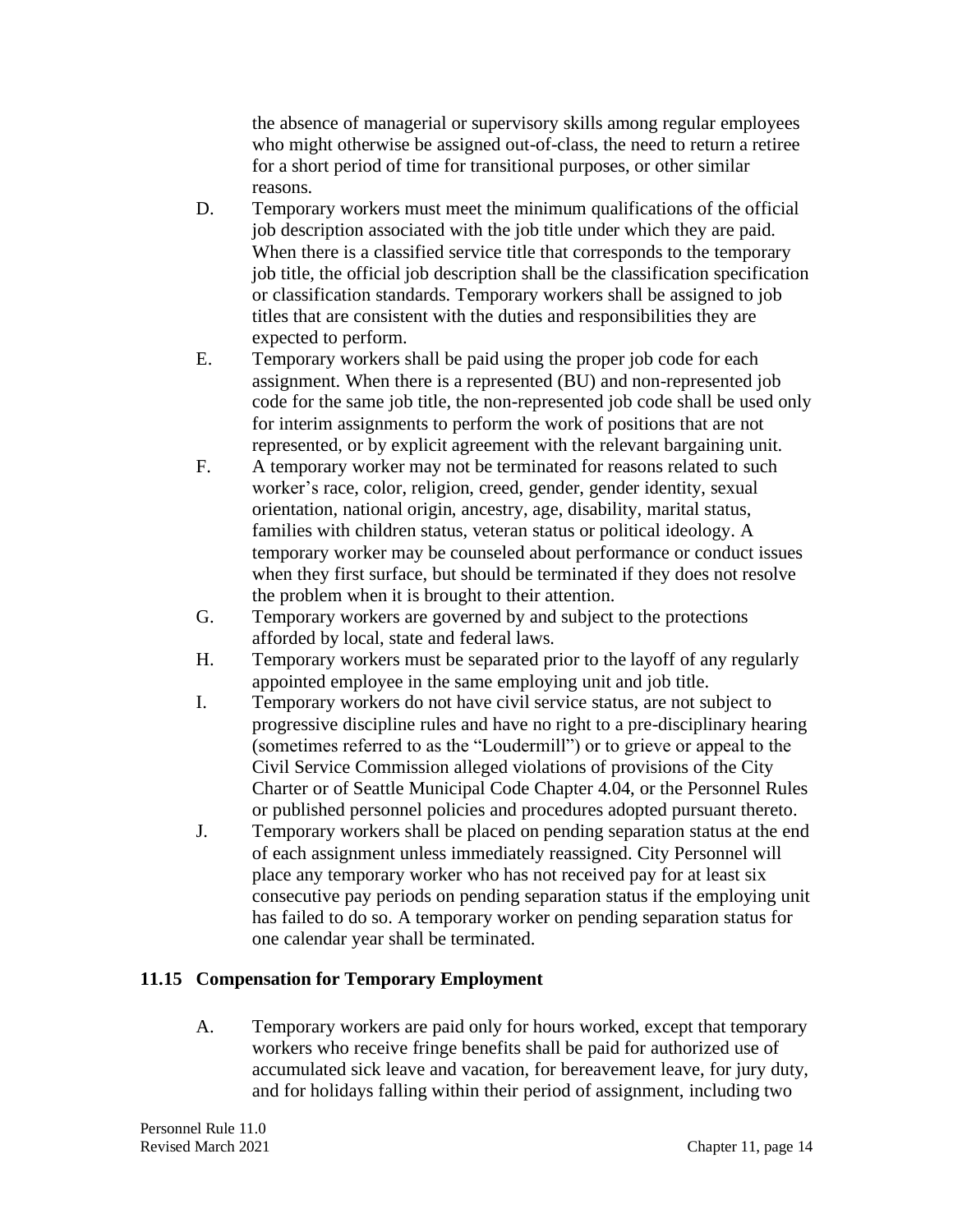personal holidays per year. Temporary workers who do not receive fringe benefits and are eligible to accrue paid sick leave consistent with Personnel Rule 11.17 shall also be paid for authorized use of accumulated sick leave.

- B. Temporary workers shall not be required to attend and may not be compensated for attendance at meetings, training, retreats, seminars, ceremonies or other events that are not specifically tied to the performance of their assignments.
- C. Temporary workers are eligible for overtime compensation at  $1\frac{1}{2}$  times their regular pay rate for all hours worked beyond the overtime threshold in a work week. Temporary workers shall not receive compensatory time off in lieu of overtime pay.
	- 1. Temporary workers who work on any day designated by the City as an official holiday shall be paid a holiday pay rate of  $1\frac{1}{2}$  times their regular rate of pay for hours worked, exclusive of the premium pay described at 11.15 (D).
	- 2. When a holiday falls on a Saturday or Sunday and the City observes the holiday on the preceding Friday or following Monday, only temporary workers who receive premium pay in lieu of fringe benefits and who work the actual Saturday or Sunday holiday shall receive the holiday pay rate provided at 11.15 (C1).
- D. Temporary workers shall receive premium pay, in addition to their regular hourly rate of pay, in lieu of fringe benefits including paid leave, unless they are in benefits-eligible assignments. The premium pay rates are as follows:
	- 1. 5% of the regular hourly rate of pay for the first 520 cumulative straight-time hours of work;
	- 2. for cumulative straight-time hours 521 through 1040; 10% of the regular hourly rate of pay
	- 3. for cumulative straight-time hours 1041 through 2080, 15% of the regular hourly rate of pay; except if the temporary worker worked 800 or more straight-time hours in the previous 12 months, the premium pay rate shall be 20%;
	- 4. for cumulative straight-time hours 2081 and above, 20% of the regular hourly rate of pay; except that if the temporary worker worked 800 or more straight-time hours in the previous 12 months, the premium pay rate shall be 25%.
- E. The regular hourly rate of pay for temporary workers who receive premium pay shall be equivalent to the minimum rate of the salary range associated with the regular job title corresponding to the job title to which they are assigned, plus premium, except as otherwise provided by ordinance, temporary workers assigned to job titles that correspond to regular job titles in any of the City's discretionary pay programs may be paid any rate in the applicable pay zone.
- F. When a temporary worker has obtained a premium pay level, the premium pay level shall not be reduced unless there is a break in service. A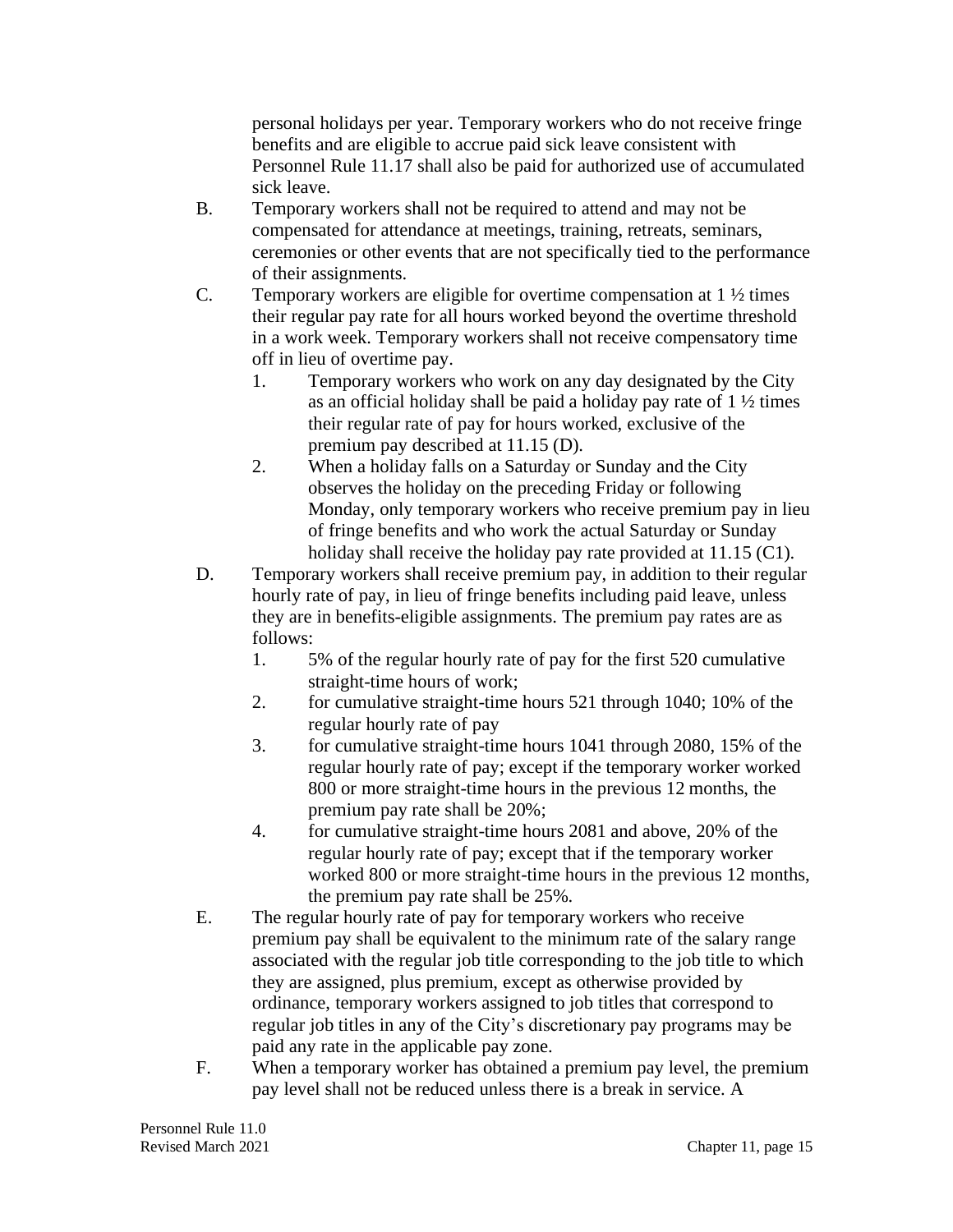temporary worker who returns to work following a break in service shall begin at zero hours for purposes of calculating premium pay.

- G. A temporary worker who is receiving fringe benefits shall be eligible for wage progression under the same terms and conditions as a regularly appointed employee in the corresponding regular job title.
	- 1. If the temporary worker's job title corresponds to a job title in the Step Progression Pay Program, the temporary worker shall progress to step 2 upon completion of six months of actual service and to successive steps after each additional 12 months of service in the same benefits eligible assignment.
	- 2. If the temporary worker's job title corresponds to a job title in any of the City's discretionary pay programs, the temporary worker's pay rate shall be subject to the same review and adjustment policies as regular employees in the same title and employing unit while such worker is in the benefits eligible assignment.
- H. The appointing authority shall not schedule or fail to schedule a temporary worker solely to avoid the accumulation of hours for premium pay, fringe benefits or utilization review purposes.
- I. Temporary workers who are paid on an hourly basis are eligible for overtime compensation for meals as follows:

1) Eligibility.

A full-time hourly temporary worker who is specifically directed to work either 1) for a minimum of 2 hours immediately before or after their normal working hours or 2) on a regular day off for a reasonably continuous period of time equivalent to the length of his or her normal shift, shall be compensated for 1 meal. The meal must be purchased during the overtime assignment, or within a reasonable period of time following the end of the overtime assignment.

2) Reimbursement.

To receive reimbursement, the employee must provide a receipt to his or her supervisor no later than the beginning of the next regular workday to be reimbursed therefor. Reimbursement for a meal, including tip but excluding alcoholic beverages, shall not exceed the cost for such meal as set by the City's Finance Director. If the employee is unable to provide a receipt for the meal, the employee shall be eligible for compensation of \$20 per authorized meal.

# **11.16 Fringe Benefits**

A. A temporary worker who becomes eligible for fringe benefits in lieu of premium pay by virtue of such worker's assignment shall be enrolled in the City-sponsored medical, dental and vision plans of the worker's

Personnel Rule 11.0 Revised March 2021 Chapter 11, page 16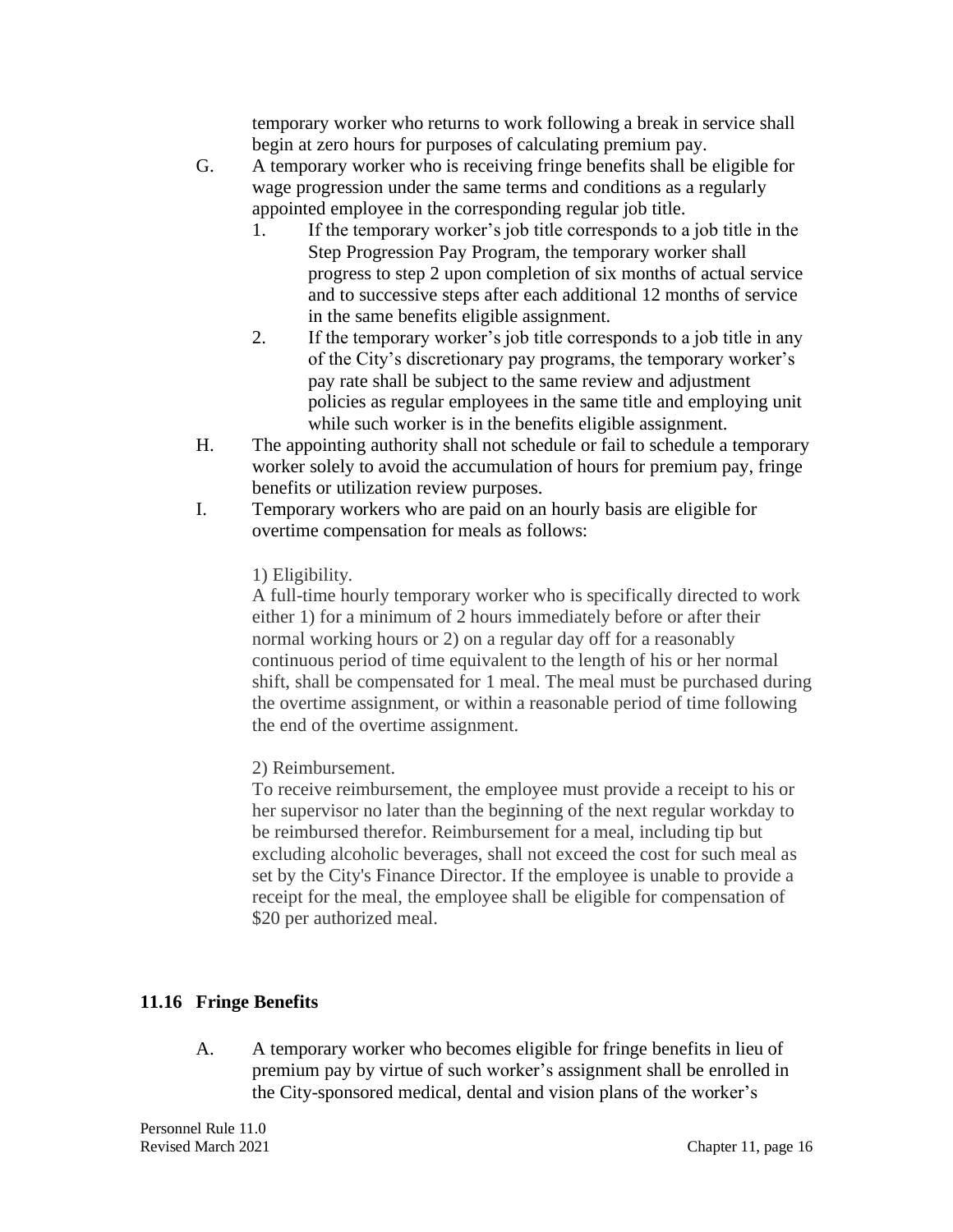choice, in addition to basic group term life and basic long term disability, effective the first working day of the first full month of eligibility. The temporary worker may waive or decline coverage under the same terms and conditions as a regularly appointed employee, but such worker shall not be eligible for premium pay in lieu of fringe benefits as a result of waiving or declining coverage.

- B. A temporary worker shall accrue sick leave at the same rate as provided in Personnel Rule 7.7.4 B as soon as such employee no longer receives premium pay in lieu of fringe benefits.
	- 1. An eligible temporary worker may use accrued sick leave as provided by Seattle Municipal Code Section 4.24.035 and Personnel Rule 7.7.1 through 7.7.7, beginning 30 calendar days after such worker begins to accrue leave.
	- 2. Any accumulated and unused sick leave balance remaining at the end of the temporary worker's assignment shall be held in abeyance pending assignment to another temporary assignment that qualifies for fringe benefits, or appointment to a regular position that is eligible for sick leave under Seattle Municipal Code Chapter 4.24.
	- 3. Upon separation from the City for any reason other than service retirement, a temporary worker shall forfeit any accumulated and unused sick leave balance. A temporary worker who is rehired within 12 months of separation shall have their previously accrued and unused sick leave balance restored. A temporary worker who takes service retirement from the City shall be eligible to cash out his or her unused sick leave balance as provided by Seattle Municipal Code Section 4.24.200 or 210.
	- 4. Temporary workers who accrue sick leave are not eligible to make or receive sick leave donations under the sick leave transfer program.
- C. A temporary worker shall begin to accrue vacation at the rate provided by Seattle Municipal Code Section 4.34.020 B as soon as such worker no longer receives premium pay in lieu of fringe benefits.
	- 1. A temporary worker's vacation accrual rate shall include credit for all regular straight-time hours worked since their initial appointment to City employment.
	- 2. Any accumulated and unused vacation balance remaining at the end of the temporary worker's assignment shall be cashed out by the employing unit at the straight-time rate of pay received by the worker on the last work day in the assignment, unless such worker is immediately hired into a regular position that is eligible for vacation accrual under Seattle Municipal Code Chapter 4.34 or is placed in another benefits-eligible assignment.
- D. A temporary worker shall be compensated at their straight-time rate of pay for all officially recognized City holidays that occur subsequent to the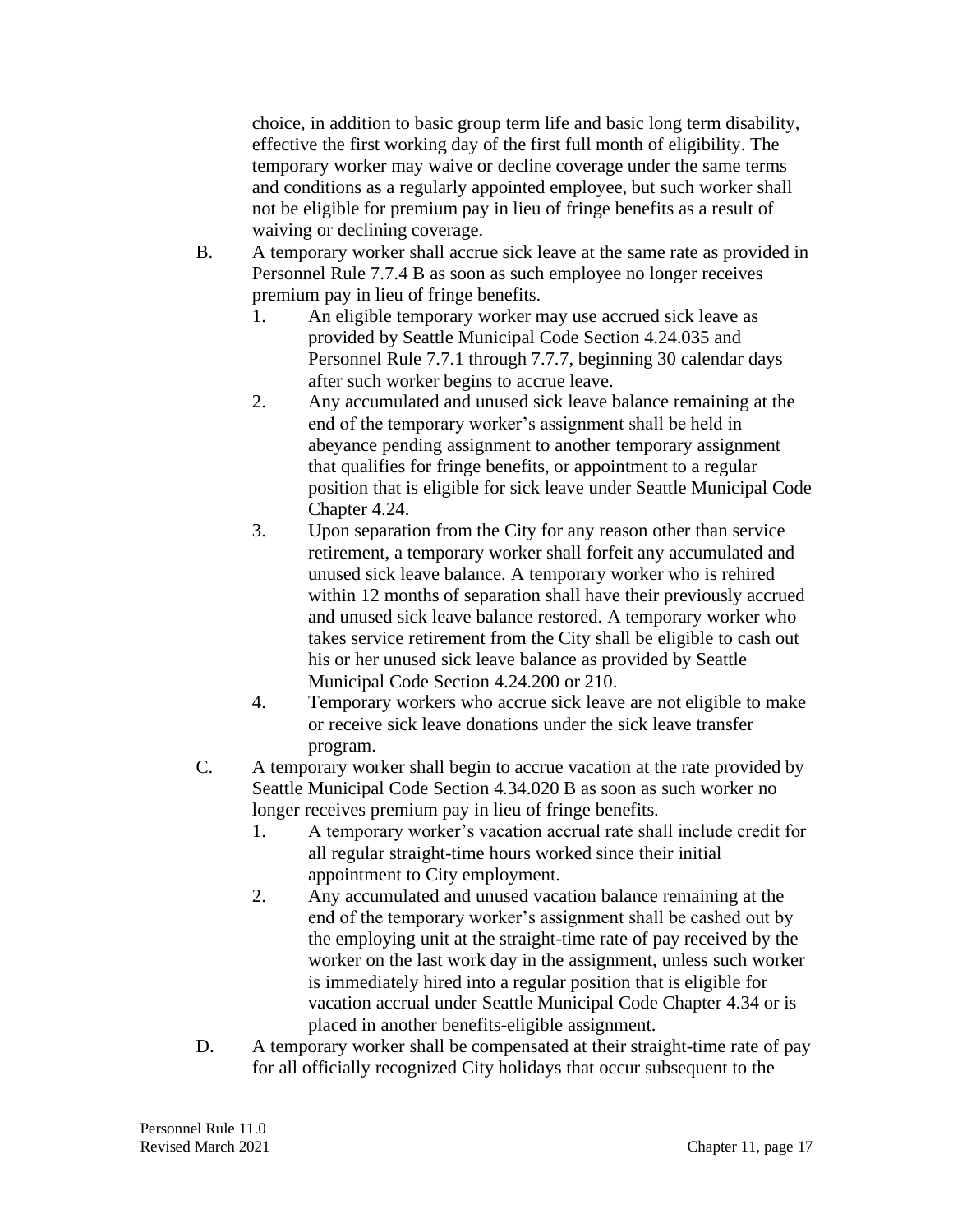worker becoming eligible for fringe benefits, for as long as the worker remains in such eligible assignment.

- 1. To qualify for holiday pay, the worker must be on active pay status the normally scheduled workday before or after the holiday as provided by Seattle Municipal Code Section 4.20.200. Authorized unpaid absences of four days or less before or after the holiday shall not affect the temporary worker's eligibility for holiday pay provided that only one holiday is affected.
- 2. Officially recognized City holidays that fall on Saturday shall be observed on the preceding Friday. Officially recognized City holidays that fall on Sunday shall be observed on the following Monday. If the City's observance of a holiday falls on a temporary worker's normal day off, such worker shall be eligible for another day off, with pay, during the same workweek.
- 3. Temporary workers who work less than 80 hours per pay period shall have their holiday pay pro-rated based on the number of straight-time hours worked during the preceding pay period.
- E. A temporary worker shall receive 2 personal holidays immediately upon becoming eligible for fringe benefits, provided such worker has not already received personal holidays in another assignment within the same calendar year.
	- 1. Personal holidays cannot be carried over from calendar year to calendar year, nor can they be cashed out.
	- 2. A temporary worker must use any personal holidays before eligibility for fringe benefits terminates. If a worker requests and is denied the opportunity to use personal holidays during the eligible assignment, the employing unit must permit the worker to use and be compensated for the holidays immediately following the last day worked in the assignment, prior to termination of the assignment.
- F. A temporary worker who is eligible for fringe benefits shall be eligible for time off without loss of pay or paid leave balances for the bereavement of a close relative as provided by Seattle Municipal Code Section 4.28.010. An eligible worker may use up to five days of accumulated sick leave for bereavement of a relative other than a close relative, with supervisory approval.
- G. A temporary worker who is eligible for fringe benefits and who serves on jury duty during their normal work hours shall be paid their regular straight-time compensation for such service upon surrendering to the City any compensation received from the court, less transportation allowance. Time spent on jury duty during normal work hours shall count toward the overtime threshold. However, a worker who serves on jury duty on a day off or during non-work hours shall not be compensated and such service shall not count toward the overtime threshold.
- H. A temporary worker who becomes eligible for fringe benefits in an assignment receives such benefits only while such worker works in that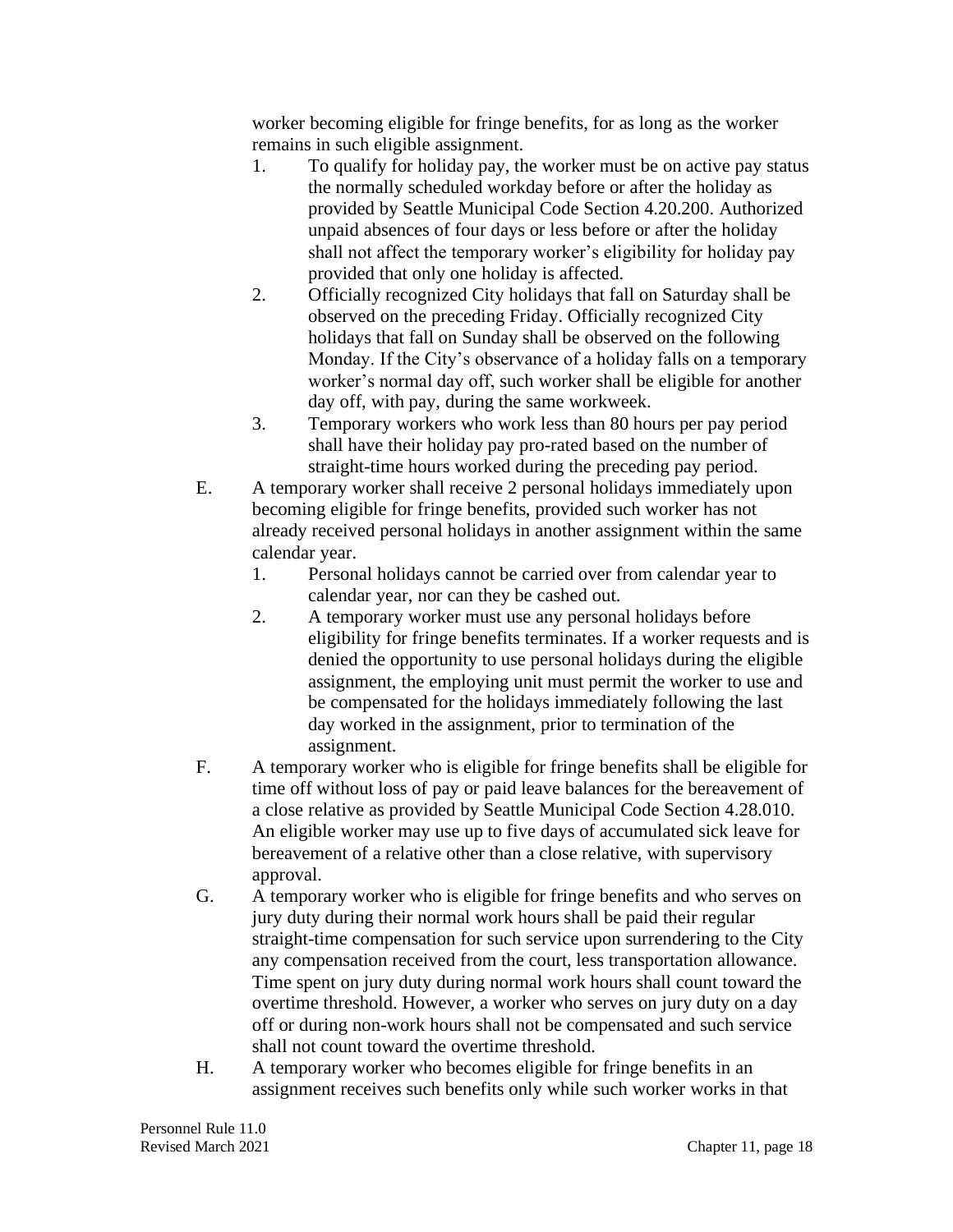assignment, unless the worker is moved to another assignment that has become eligible for fringe benefits under this policy.

I. Straight-time hours worked in a benefited assignment continue to accrue toward eligibility for the next higher premium pay rate, if applicable.

## **11.17 Paid Sick Leave for Temporary Workers Who Receive Premium Pay**

A. Temporary workers have a right to accrue and use paid sick leave as provided under the City's Paid Sick and Safe Time Ordinance and the State of Washington's Paid Leave law. Retaliation against a temporary worker for authorized use of such sick leave is prohibited.

For the purposes of complying with the Paid Sick and Safe Time Ordinance, the City is considered a "Tier 3" employer, and the benefit year is for time processed from January 1 through December 31.

- 1. A temporary worker accrues paid sick leave at the rate of 0.034 hours for each hour worked.
- 2. A temporary worker is eligible to use paid sick leave beginning on the 90<sup>th</sup> calendar day after the commencement of employment.
- 3. A temporary worker may use paid sick leave for the following reasons:
	- a. An absence resulting from a temporary worker's mental or physical illness, injury or health condition; to accommodate a temporary worker's need for medical diagnosis care, or treatment of a mental or physical illness, injury or health condition; or a temporary worker's need for preventative medical care; or
	- b. To allow the temporary worker to provide care for a family member with a mental or physical illness, injury, health condition; or care for a family member who needs medical diagnosis, care, or treatment of a mental or physical illness, injury, or health condition; or care of a family member who needs preventative medical care, or
	- c. An absence due to the closure of a temporary worker's place of business by order of a public official for any health related reason, to limit exposure to an infectious agent, biological toxin, or hazardous material; or
	- d. To accommodate the temporary worker's need to care for a child whose school or place of care has been closed by order of public official for any health related reason, to limit exposure to an infectious agent, biological toxin, or hazardous material; or
	- e. An absence related to domestic violence, sexual assault or stalking as set forth in RCW 49.76.030 (see also Personnel Rule 7.7.4 E 4).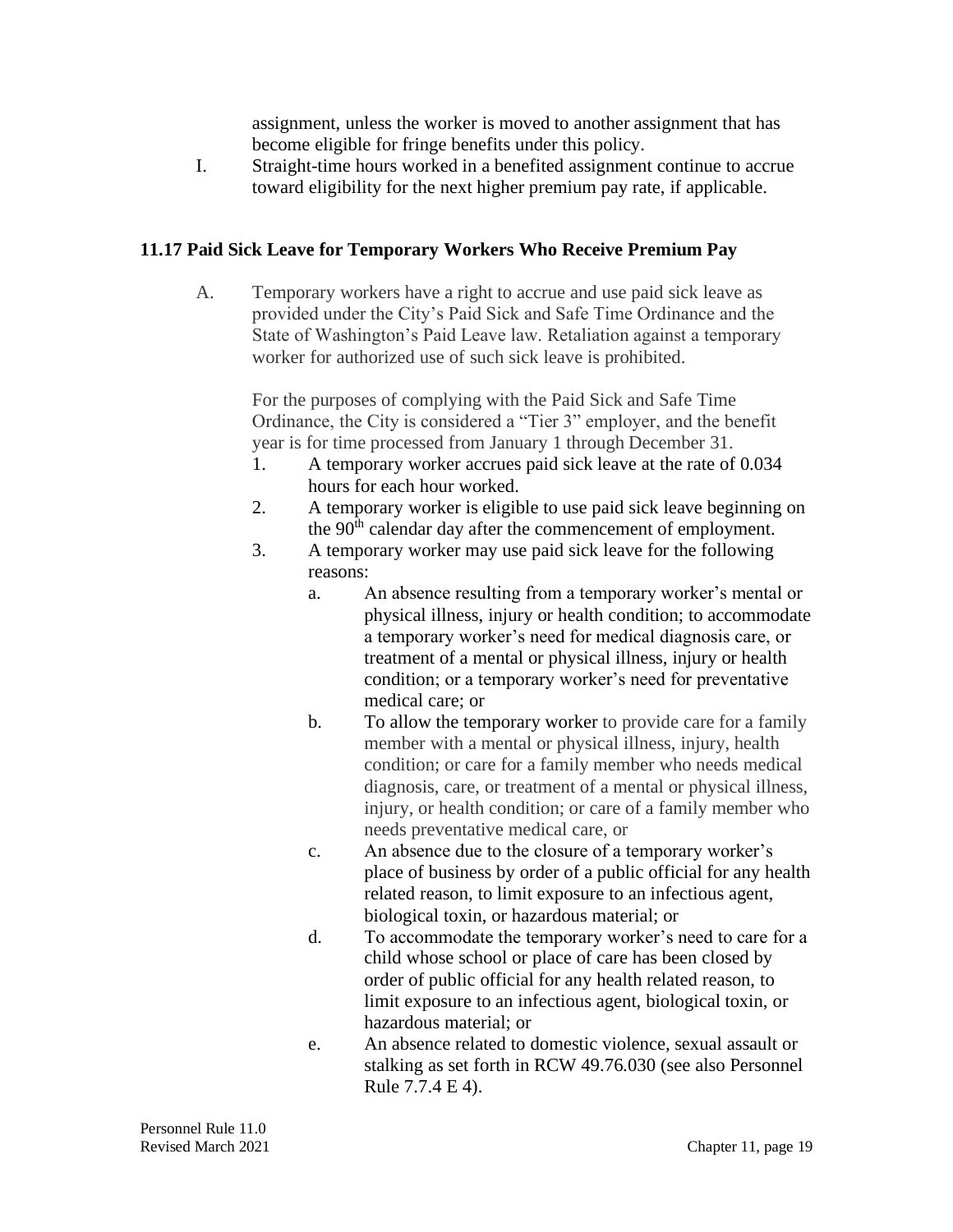- B. The City may require reasonable verification that the temporary worker's use of sick leave is for an authorized purpose for absences of more than three consecutive days. The employee must provide verification to the City in a reasonable time period during or after the employee returns from leave. The City's requirement for such verification may not result in an unreasonable burden or expense on the employee and may not exceed privacy or verification requirements otherwise established by law.
	- 1. Documentation signed by a health care provider verifying the employee's need for sick leave for an authorized purpose shall be considered reasonable verification for health-related absences. An explanation of the nature of the condition for which sick leave is needed is not required.
	- 2. Notice of closure of an employee's child's school or place of care shall be considered reasonable verification for sick leave used pursuant to Personnel Rule 7.7.4. E 3.
	- 3. Documentation identified in Personnel Rule 7.11 D 3shall be considered reasonable verification for sick leave used to cover absences related to stalking, sexual assault and domestic violence.
- C. If the employee anticipates that the requirement will result in an unreasonable burden or expense, the employee must be allowed to provide an oral or written explanation to their employer which asserts:
	- 1. That the employee's use of paid sick and safe time was for an authorized purpose under SMC  $14.16.030(A)(1)$  or  $(2)$ ; and
	- 2. How the verification requirement creates an unreasonable burden or expense on the employee.
- D. Temporary workers shall use paid sick leave in increments of not less than 15 minutes.
- E. When possible, and when the use of accrued leave is foreseeable, the employee shall make a reasonable effort to schedule the use of sick leave in a manner that doesn't unduly disrupt the operations of the City.
- F. For use of paid sick leave of more than three consecutive days for reasons set forth in Personnel Rule 11.17.A(3)(a) or A(3)(b) (employee or family health-related reasons), the appointing authority may require reasonable documentation that the sick time is covered by this Rule. Documentation signed by a health care provider indicating that sick time is necessary shall be considered reasonable documentation.
- G. For use of paid sick leave of more than three consecutive days for reasons set forth in Personnel Rule 11.17.A 3 d (public health reasons), the appointing authority may require reasonable documentation that the sick time is covered by this Rule. An appointing authority may require that any request be supported by verification of a closure order by a public official of the employee's child's school or childcare establishment, and the employee may satisfy this verification request by providing notice of the closure order in whatever format the employee received the notice.
- H. For use of paid sick leave of more than three consecutive days for reasons set out in Personnel Rule 11.17.A 3 e (domestic violence, sexual assault or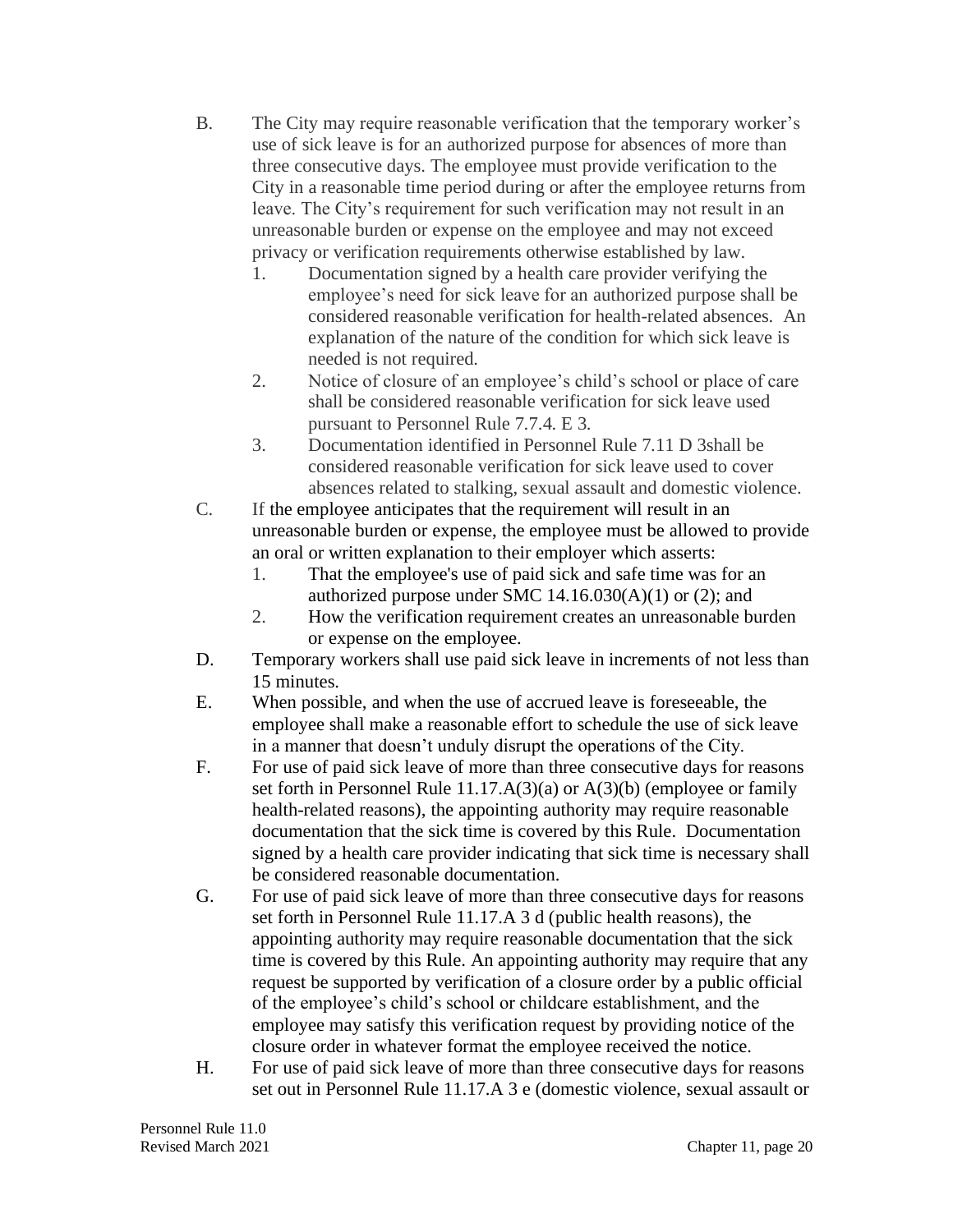stalking) an appointing authority may require that the temporary worker provide documentation to substantiate the request consistent with documentation requirements of Personnel Rule 7.11.3 D.

- I. The City shall carry over up to 72 hours of a temporary worker's unused accrued sick leave into the following calendar year.
- J. Temporary workers are not eligible to make or receive sick leave donations under the sick leave transfer program.

## **11.18 Leave of Absence for Temporary Workers Who Receive Premium Pay**

- A. A temporary worker who has worked 2,080 cumulative straight-time hours with no break in service and who has also worked at least 800 straighttime hours in an assignment or assignments in which such worker received premium pay within the previous 12 months may request unpaid leave for personal or medical reasons.
	- 1. Each period of leave requested cannot exceed the number of vacation hours the worker would have earned in the previous 12 months if such worker were eligible to accrue and accumulate vacation.
	- 2. The timing and scheduling of the leave of absence must be agreeable to the appointing authority. A temporary worker granted leave under this provision must be returned to their assignment at the end of the unpaid leave if the work continues to be performed by a temporary worker.

# **11.19 Unpaid Religious Days for Temporary Workers**

- A. Pursuant to the authority of RCW 1.16.050, an employee is entitled to two unpaid days per calendar year for a reason of faith or conscience or an organized activity conducted under the auspices of a religious denomination, church, or religious organization. These days shall be taken in increments of a whole calendar day and may not be carried over from year to year.
- B. An employee may take unpaid religious days at any time with supervisory approval. The employee's supervisor or other management representative may deny the use of an unpaid religious day if the employee is necessary to maintain public safety, or if the employee's absence creates an undue hardship as defined by the Washington State Office of Financial Management.
- C. Temporary workers will not receive any service credit for the purposes of retirement or step progression increases for taking any such unpaid religious day.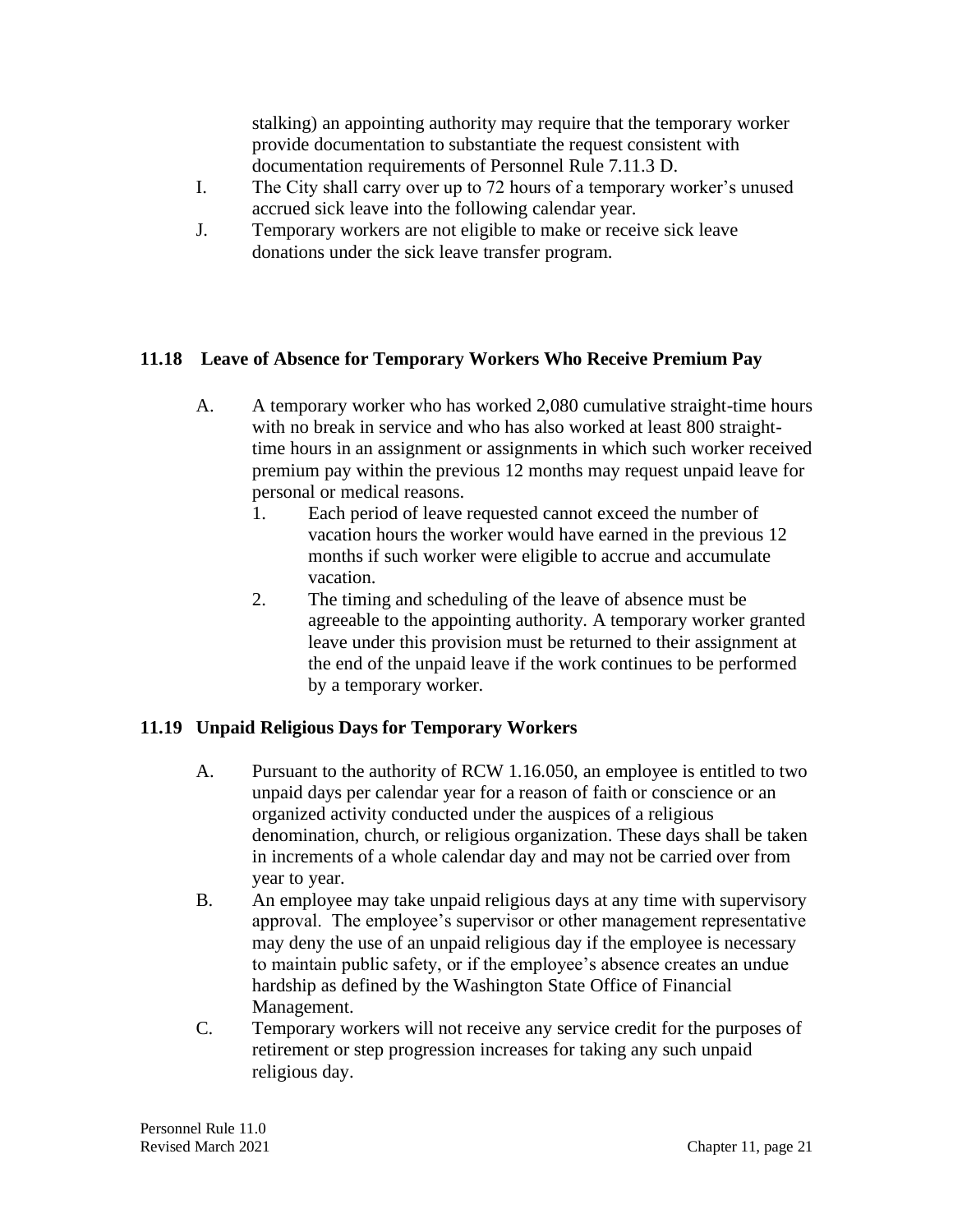D. The City will continue to provide reasonable accommodation based on religion under federal law to employees who seek accommodation in addition to the two unpaid days.

## **11.20 Retirement System Membership for Temporary Workers**

- A. A temporary worker may elect to join the Seattle City Employees' Retirement System:
	- 1. Within 6 calendar months of completing 1044 hours of compensated straight-time service; or
	- 2. Upon appointment to an eligible position or election to a City office, if such appointment or election occurs after the worker has completed 1044 hours of City service but before the worker has completed10,440 hours of City service; or
	- 3. Within 6 calendar months of completing 10,440 hours of continuous compensated straight-time service.
- B. If the temporary worker elects to join the retirement system, such worker's first 1044 hours of continuous City service are applied to their 6-month waiting period and the worker accrues creditable service. After deducting hours applied to his or her waiting period, the temporary worker may determine whether or not they will acquire service credit for the remainder of their earlier service.

# **11.21 Family and Medical Leave for Temporary Workers**

- A. All temporary workers are eligible for family and medical leave after six calendar months of employment. Six calendar months of employment is measured from the worker's most recent appointment to City employment and includes any involuntary breaks in service and time on pending separation status.
- B. The family and medical leave entitlement is for up to 90 calendar days or, for a full-time worker, the equivalent of 520 straight-time work hours of unpaid time off per rolling 12-month period. The hourly equivalent entitlement is pro-rated for workers who work less than full-time. If the worker works a fluctuating schedule, the amount of leave available shall be based on an average of the straight-time hours worked during each of the 12 months immediately preceding the pay period in which the leave is to begin. If the worker has worked fewer than 12 months, the available leave shall be based on an average of the number of straight-time hours worked in each month since initial appointment. Where a temporary worker and their spouse/domestic partner both work for the City, each is entitled to up to 90 calendar days or the equivalent of 520 straight-time work hours of unpaid family and medical leave per rolling 12-month period. The rolling 12 month period begins 12 months prior to the date the worker wants to begin their family and medical leave.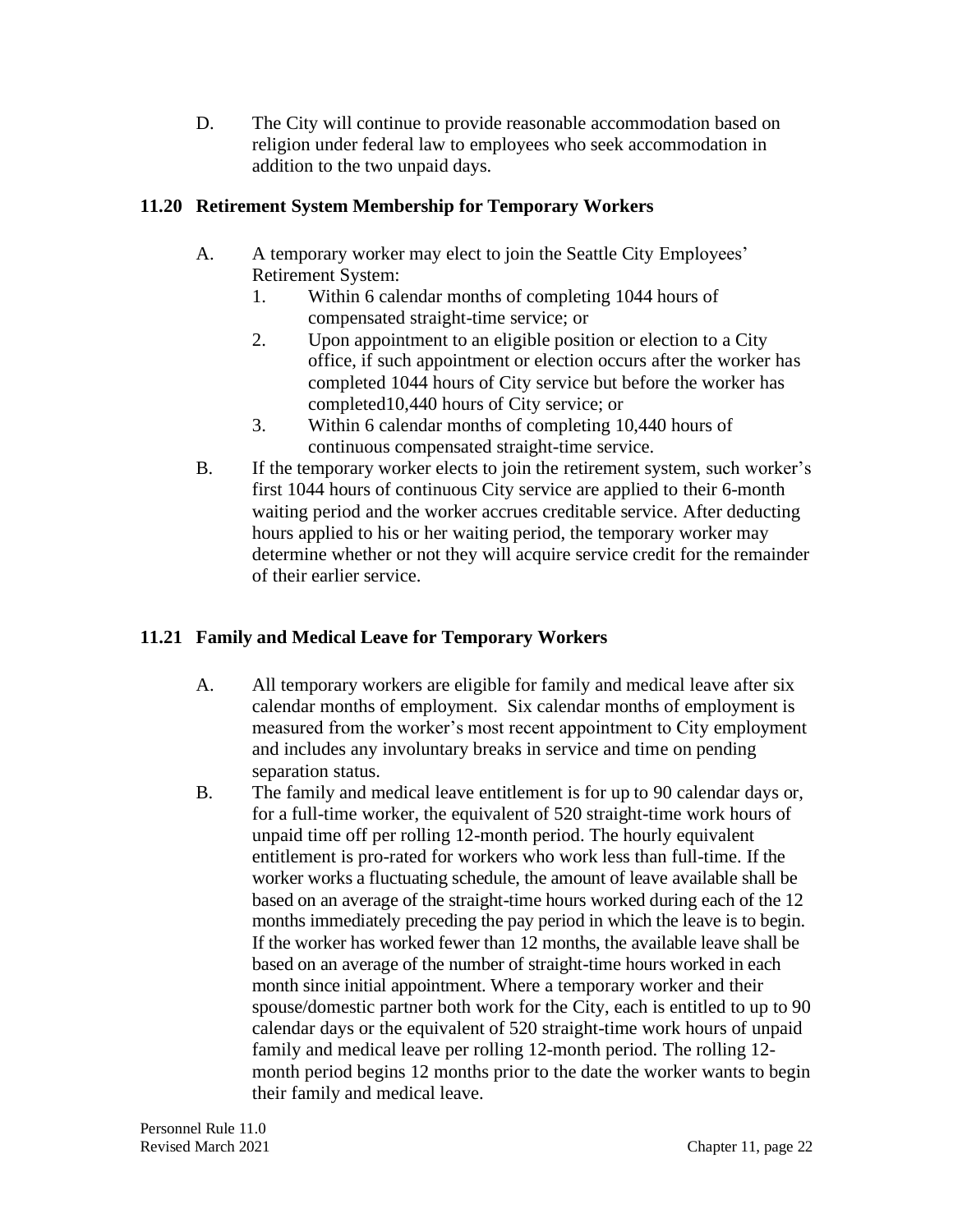- C. A temporary worker may take unpaid family and medical leave for any one or a combination of the following reasons:
	- 1. The non-medical care of the worker's child or of the worker's spouse/domestic partner after birth;
	- 2. The placement of a child with the worker or the worker's spouse/domestic partner for adoption or foster care;
	- 3. To care for an eligible family member, i.e., the worker's spouse/domestic partner, or a child or parent of the worker or the worker's spouse/domestic partner, who has a serious health condition; or
	- 4. For the worker's own serious health condition that makes the worker unable to perform the functions of his or her job.
	- 5. A qualifying military exigency for the spouse/domestic partner, son, daughter or parent of the employee set forth in the federal Family and Medical Leave Act and its implementing regulations.
	- 6. The care of a spouse/domestic partner, parent, son, daughter, or next of kin who is a covered servicemember and has a serious illness or injury under the terms and circumstances that such leave would be available under the federal Family and Medical Leave Act and its implementing regulations.
- D. The entitlement to family and medical leave taken for the non-medical care of the temporary worker's newborn child or a child placed with the worker or the worker's spouse/domestic partner for foster care or adoption expires 12 months after the birth or placement of the child. Leave taken for this reason must be concluded by the first anniversary of the child's birth or placement.
- E. A temporary worker is eligible to take family and medical leave on an intermittent basis or reduced leave schedule where the leave is taken for a serious health condition of the worker or an eligible family member and such intermittent or reduced schedule leave is medically necessary. Intermittent and reduced leave schedule family and medical leave may be taken in minimum increments of 15 minutes.
- F. If the temporary worker has previously elected to participate in the City's health care coverage, such worker may self-pay the required premium payments for the duration of their properly certified family and medical leave. This will not count as the one-time opportunity to maintain coverage while working insufficient hours.
- G. Temporary workers must provide at least 30 days' advance notice of the need and reason to take family and medical leave when the need for leave is foreseeable. In the case of an unforeseen need for leave, the worker shall provide notice of the need and reason to take family and medical leave as soon as possible. If a worker is unable to provide notice of the need and reason for leave, the City shall accept notice from the worker's representative.
- H. A temporary worker need not specifically mention family and medical leave when notifying the appointing authority of their need to be off work.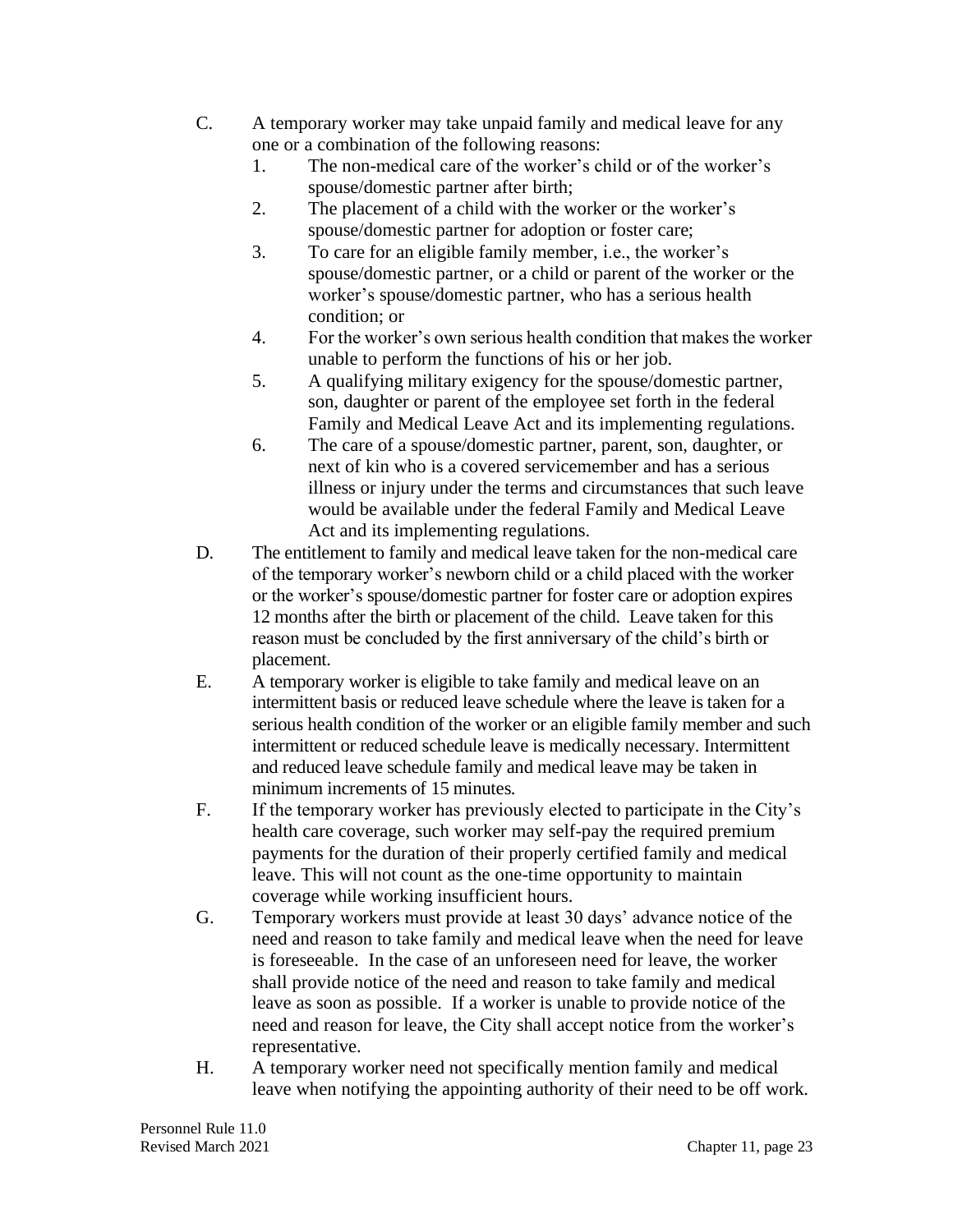The temporary worker only has to give sufficient information for the appointing authority to infer that the reason for the absence is potentially family and medical leave-qualifying.

- I. When family and medical leave is taken for the worker's or an eligible family member's serious health condition, the temporary worker must submit a health care provider's certification of the condition and the need for the worker to be away from work.
- J. A temporary worker's family and medical leave request shall not be denied pending receipt of a health care provider's certification of the serious health condition. The worker shall be placed on provisional family and medical leave. If the temporary worker fails to provide adequate certification within 15 calendar days of their notification of the need for family and medical leave, the temporary worker shall be placed on pending separation. The temporary worker must be notified of this status.
	- 1. A temporary worker whose family and medical leave request is denied for lack of proper certification and who is eligible to do so may request a leave of absence as described in 11.17.
- K. The appointing authority may require recertification of a temporary worker's need for continuing family and medical leave, but may not require such recertification more often than every 30 days.
- L. A temporary worker must be returned to the assignment from which such worker took family and medical leave if the assignment is still available or if another temporary worker has been placed in the assignment in the interim. The temporary worker's use of family and medical leave cannot be held against the worker in the consideration of eligibility for other temporary assignments or for regular appointment or as the basis for any other adverse personnel action.
- M. A temporary worker shall be required to provide a medical release to return to work when leave has been taken for the worker's own serious health condition. The worker shall be notified of this requirement at the time that their absence is designated as family and medical leave.
- N. A temporary worker who fails to return to work from family and medical leave for any reason other than a continuation of their serious health condition or other circumstances beyond their control shall be treated as a voluntary quit.

## **11.22 Military Leave of Absence for Temporary Workers**

A. A temporary worker who is a member of the United States Armed Forces military reserves or the National Guard is entitled to 21 work days per year, October 1 through September 30 inclusive, of paid military leave. The worker shall be paid by the employing unit to which the worker is assigned when the military leave of absence commences, at the rate of pay including premium pay that the worker is earning at the time. The temporary worker must be returned to their assignment at the end of the paid military leave if the assignment is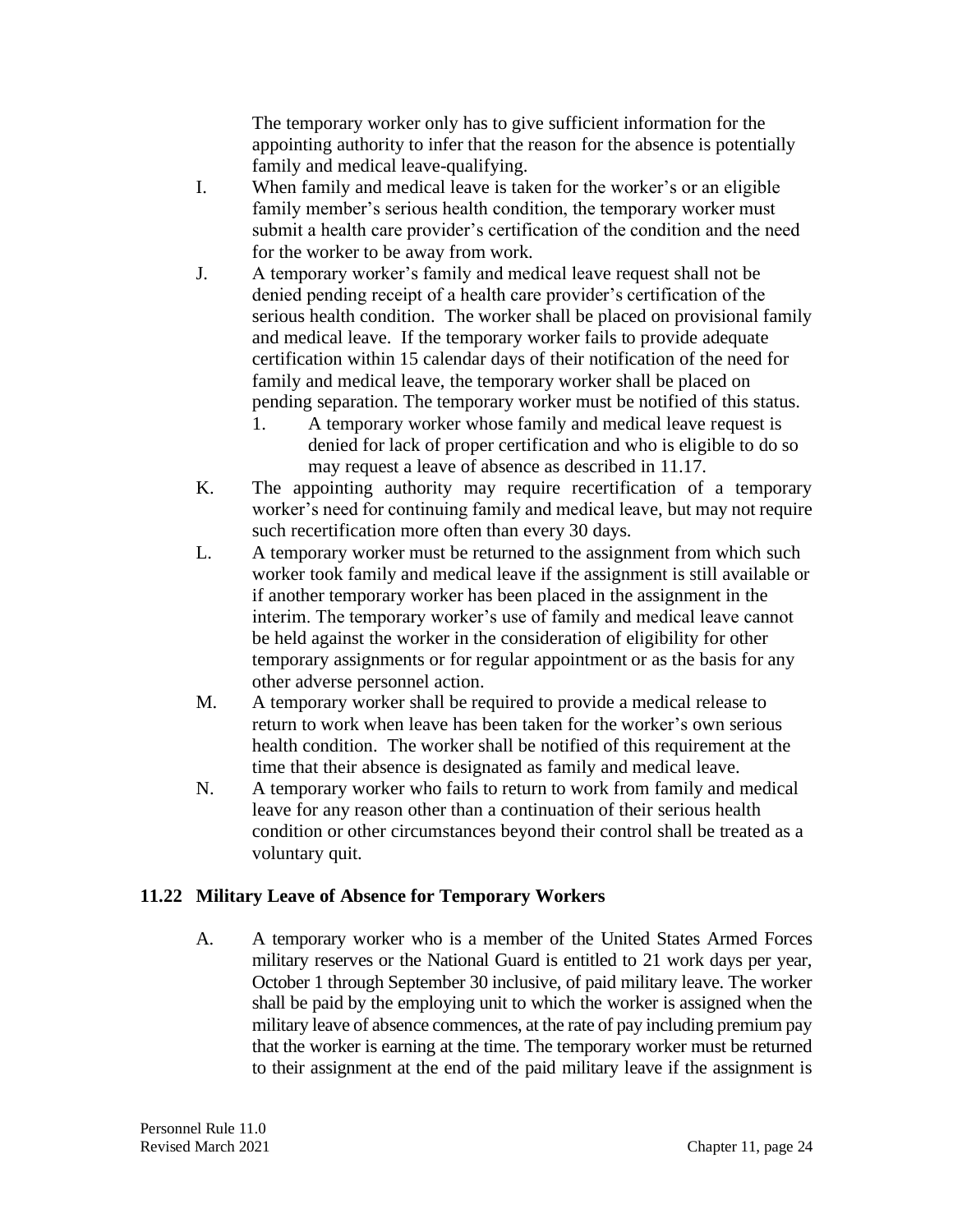available, or another temporary worker has been placed in the assignment in the original worker's absence.

- B. A temporary worker who is activated for unpaid military leave, voluntarily or otherwise, shall be returned to their assignment upon release if the assignment is available, or if another temporary worker has been placed in the assignment while the worker was on military leave. However, this return right applies only if
	- 1. The worker's reason for leaving the assignment was to report for active duty;
	- 2. The length of the military leave of absence does not exceed five years except at the request of the federal government;
	- 3. The worker's discharge from military service is for reasons other than dishonorable discharge;
	- 4. The worker applies for re-employment within a reasonable period of time; that is
		- For service less than 31 days, the beginning of the first regularly scheduled work day after release from active duty, allowing reasonable time to travel from the duty arena to the worker's residence, to rest, and to travel to the place of employment;
		- For service between 31 and 180 days, no more than 14 days following release from active duty;
		- For service longer than 180 days, no more than 90 days following release from active duty.

# **11.23 Health Care Coverage for Temporary Workers Who Receive Premium Pay**

- A. After a temporary worker who does not otherwise qualify for fringe benefits has worked at least 1040 cumulative straight-time hours and at least 800 straight-time hours in the preceding 12 months, the worker may elect to participate in the City's medical and dental insurance programs. The worker must make this election within 90 days of becoming eligible. This is a 1-time opportunity, unless there is a subsequent break in service.
- B. To participate, the temporary worker must agree to have their paycheck reduced by an amount equal to the total cost of the monthly health care premium. The worker is also responsible for all deductibles and co-pays associated with the program such worker selects.
- C. The worker must continue to work at least 80 hours per month to maintain eligibility and sufficient hours to pay the premium. If the temporary worker's work hours are insufficient to maintain eligibility and/or to pay the premium, the temporary worker may pay the difference or self-pay the premium for up to three consecutive months. This opportunity to maintain coverage will only be offered one time. Failure to work sufficient hours to maintain eligibility and/or to timely pay the premium will thereafter result in cancellation of the temporary worker's eligibility to participate in the City's health care programs, except that this does not preclude the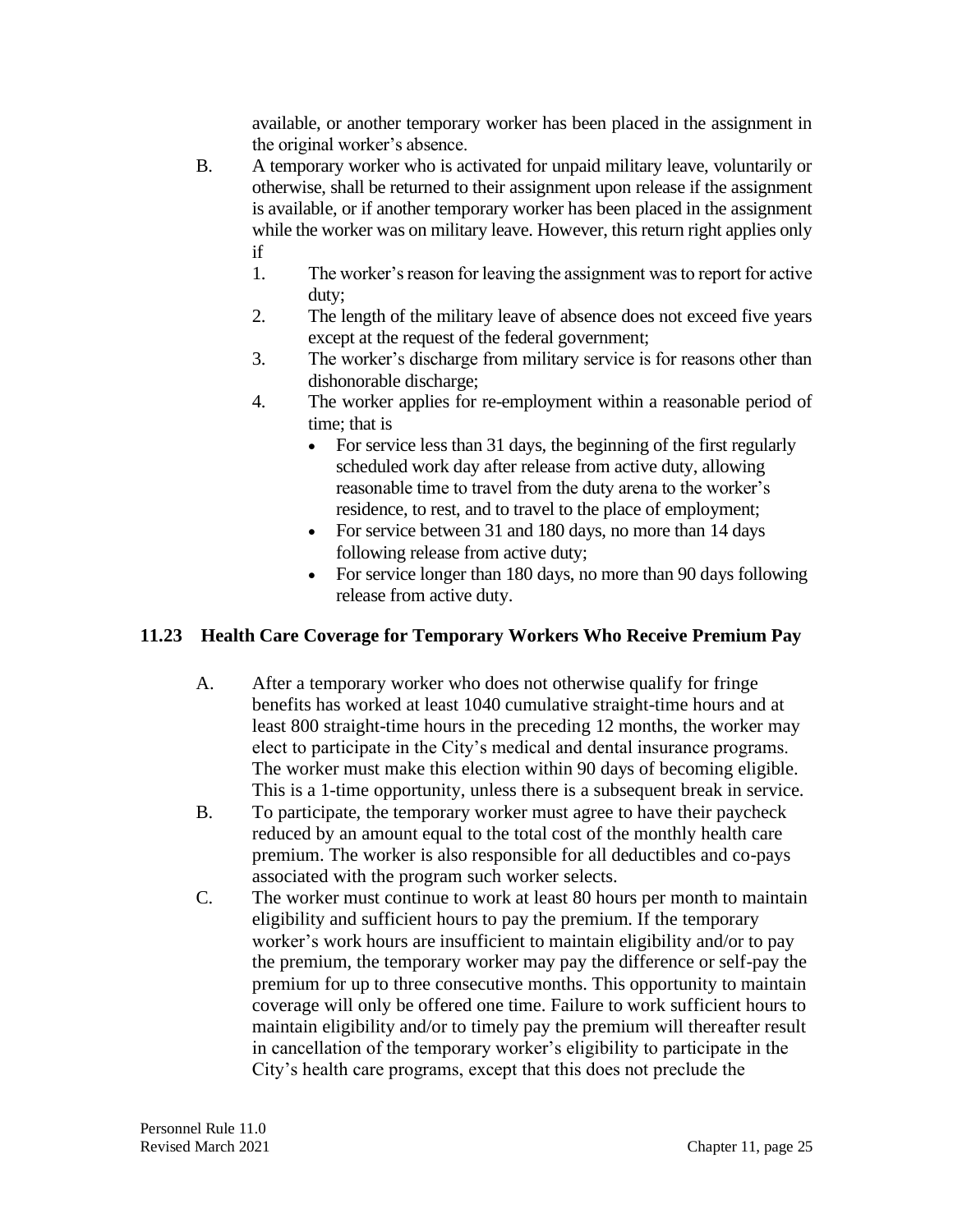worker's maintaining coverage while on properly certified family and medical leave or applying for coverage under COBRA.

#### **11.24 Compensation for Inclement Weather or Emergency Conditions**

A temporary worker who is directed not to report to work or to report to work late, or who chooses not to report to work or to report to work late because of inclement weather or other emergency conditions, shall not be compensated for hours not worked. A temporary worker who is sent home or chooses to leave work early because of inclement weather or other emergency conditions shall not be compensated for hours not worked. A temporary worker who receives fringe benefits may charge their time loss against any accumulated and unused vacation or personal holiday balance. When practicable, a temporary worker may flex their work hours to make up the lost time provided that doing so does not make them eligible for overtime compensation.

## **11.25 Workers' Compensation for Temporary Workers**

Temporary workers who suffer an on-the-job injury or illness that leads to an accepted workers' compensation claim may qualify for disability time loss at the State rate, except that temporary workers who are receiving fringe benefits at the time of injury or illness shall qualify for the City supplement.

## **11.26 Non-Discrimination and Anti-Harassment**

- A. It is the policy of the City of Seattle to provide a work environment for all workers that is free from discrimination and promotes equal employment opportunity for and equitable treatment of workers. Discrimination toward or harassment of an individual because of the individual's race, color, religion, creed, sex, sexual orientation, gender identity, genetic information, national origin, citizenship or immigration status, ancestry, age, disability, marital status, families with children status, veteran status or political ideology, or that of the individual's family, friends or associates is illegal conduct and will not be tolerated. To the extent that distinct or differential treatment on the basis of citizenship or immigration status is authorized by federal or state law, regulation or government contract, it is not an unfair practice.
- B. If a temporary worker makes a verbal or written complaint to a management representative about discrimination or harassment, either directed at or observed by the worker, the management representative has an obligation to promptly report the allegation to the appointing authority of the alleged harasser. The allegation must be promptly and thoroughly investigated.
- C. The appointing authority should assess the need to relocate either or both the complainant or the alleged harasser to another work unit, or to remove either or both from the workplace altogether. A temporary worker should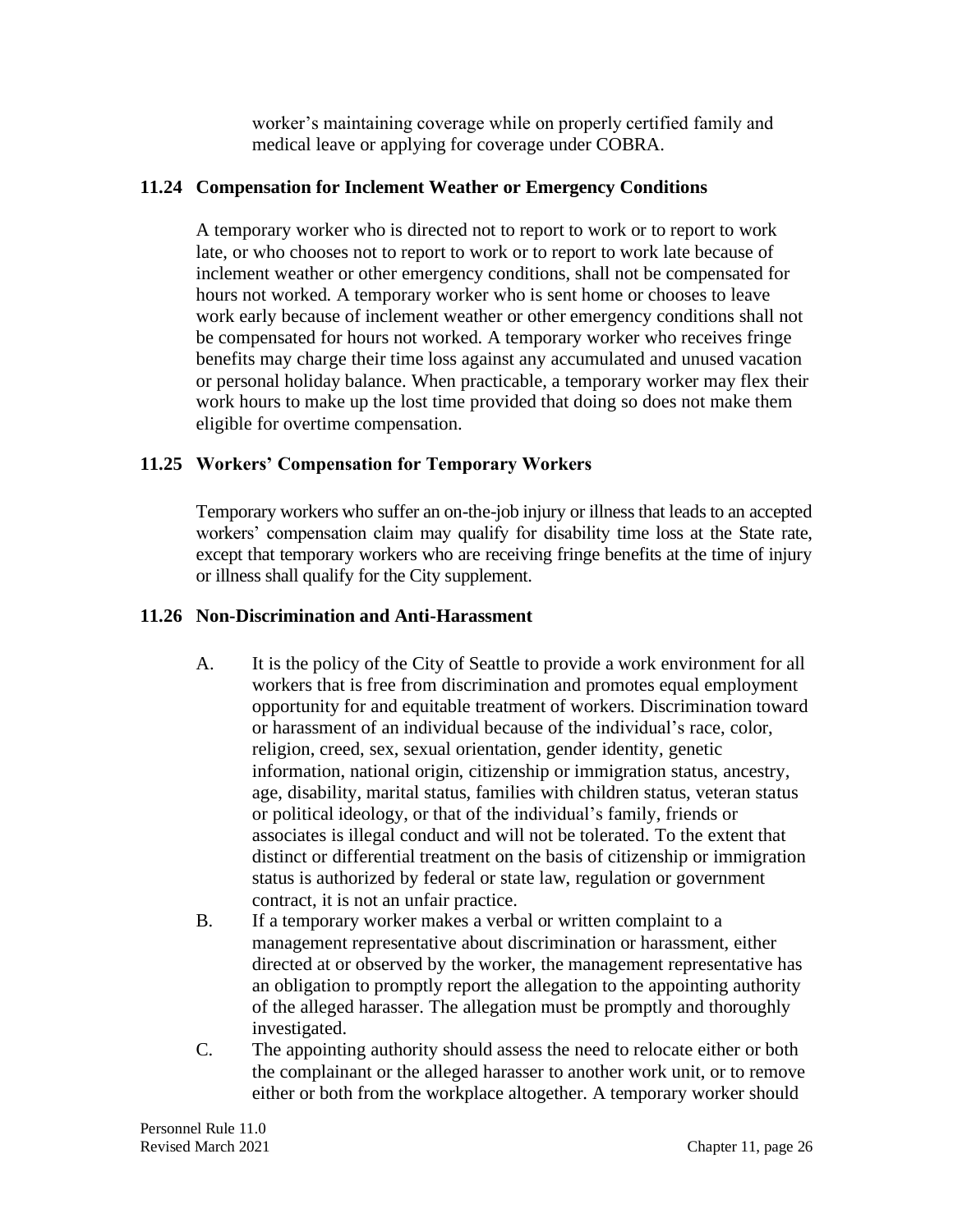not be placed on paid administrative reassignment unless there are no other viable options. The appointing authority shall ensure that a temporary worker who files an allegation of harassment is not materially harmed as a result thereof.

#### **11.27 Alternative Dispute Resolution (ADR) Program**

Temporary workers are eligible to participate in mediation, a facilitated conversation or other ADR program activity at the discretion of the Alternative Dispute Resolution program manager or when the ADR program activity has been initiated by a regular employee or employees. When temporary workers participate in an ADR program activity, the time spent in such activity is compensable and counts toward the overtime threshold.

## **11.28 Reasonable Accommodation under ADA/WLAD**

Temporary workers are covered under the Americans with Disabilities Act and the Washington Law against Discrimination. The reasonableness of the removal of sensory, mental or physical impediments to a qualified temporary worker's ability to perform the essential functions of an assignment must be evaluated on a case-by-case basis.

## **11.29 Training and Travel for Temporary Workers**

- A. Temporary workers are only eligible for City-sponsored or City-paid training that is necessary to perform the jobs to which they are assigned, provided that the same training would be provided to a regular employee. For example, training on a new software package or upgrade is appropriate when the temporary worker must use the software to perform the work they are assigned to do and similarly situated regular employees receive training. Safety training directly related to the worker's job is also appropriate.
- B. Temporary workers shall be compensated at their normal rate of pay, including premium if applicable, for attendance at classes, conferences or seminars. Hours spent in training count toward the overtime threshold of 40 hours per workweek or as otherwise provided by the relevant collective bargaining agreement.
- C. If the training entails assignments that must be performed outside normal working hours, the temporary worker must be compensated for hours spent on such activities. The supervisor should evaluate the work to be done and preauthorize the maximum amount of time the worker may spend on these activities.
- D. Supervisors may permit a temporary worker to use departmental facilities and equipment, including but not limited to computers, video equipment, and software and licensing agreements, to complete authorized training assignments. They should schedule the worker's use of facilities and equipment to minimize disruptions to the work unit and workload, but they are responsible for the security of equipment and facilities if they require or allow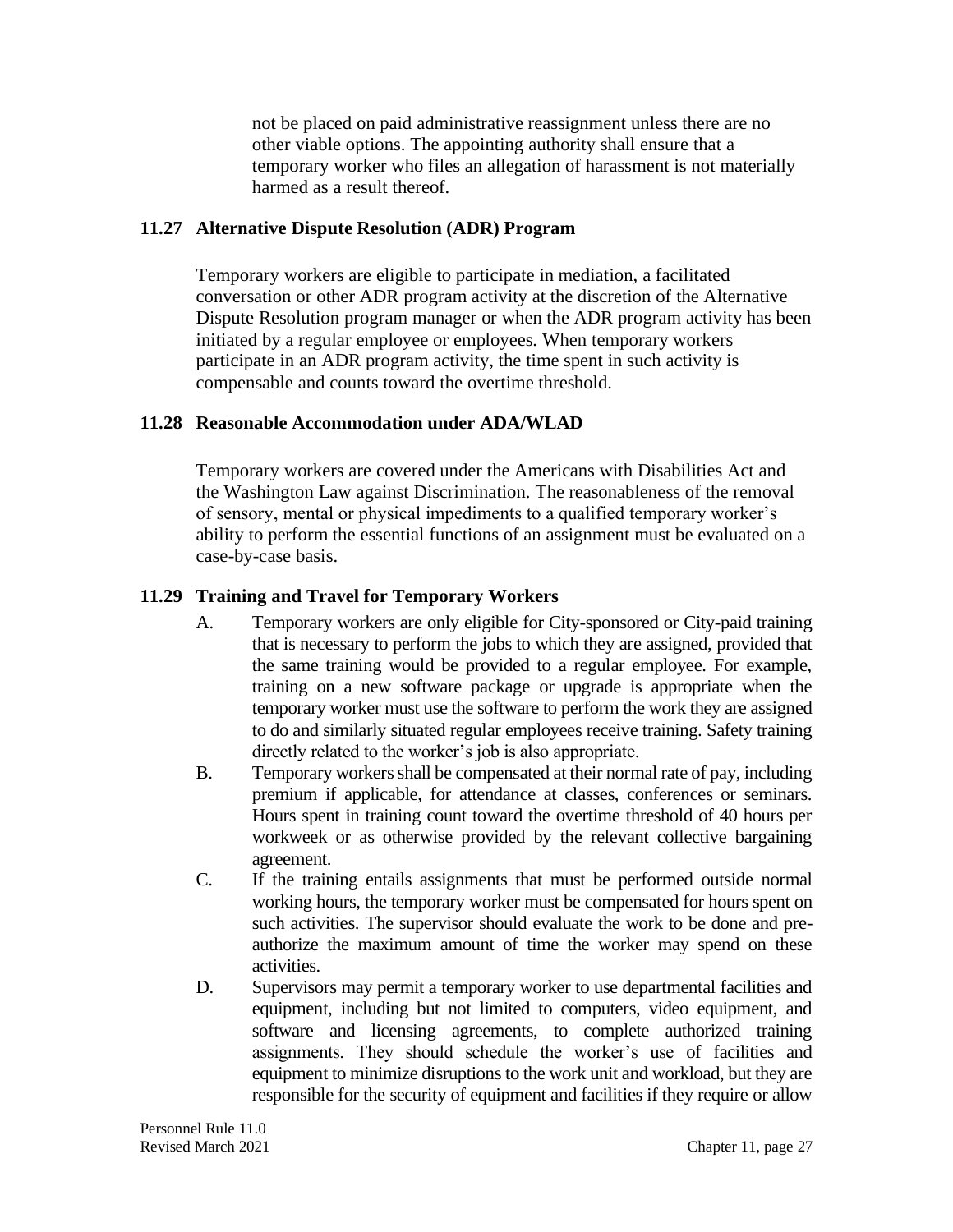a temporary worker to access facilities and equipment outside of normal working hours.

- E. When a temporary worker, at management's direction, travels outside the City for training or other purposes the worker must be reimbursed for actual transportation expenses incurred, conference or seminar registration fees if applicable, meals and lodging. Non-local transportation charges may not exceed the cost of a round-trip coach-class airfare. Meal, local transportation and lodging costs may not exceed the amounts established by the Finance Director.
- F. If the time spent in travel that keeps the temporary worker away from home overnight occurs during hours that correspond with the worker's schedule on a normal work day, such worker must be compensated for the time. Hours of travel outside of hours that correspond to the worker's normal work hours are not compensable.
- G. When a temporary worker's work day begins prior to and is completed subsequent to work-related travel, the time spent in transit is compensable.

# **11.30 Workplace Violence Prevention**

- A. The City of Seattle does not tolerate workplace violence by or against its employees, its customers or clients, or by or against visitors to its worksites. A temporary worker who commits or threatens to commit acts of workplace violence, including assault or physical, verbal or visual harassment shall be terminated from employment with the City and may in addition be subject to penalties under the laws of the City of Seattle and the State of Washington.
- B. The possession and use of dangerous weapons by temporary workers while on City property, conducting City business, or in a City vehicle is prohibited. Dangerous weapons are defined in Personnel Rule 8.1 (C).
	- 1. Temporary workers who carry dangerous weapons in their personal vehicles are prohibited from bringing or leaving those vehicles on City property or using such vehicles for conducting official City business.
	- 2. Temporary workers may carry mace or pepper spray for their personal protection onto City property, except where specifically prohibited, as long as those devices are concealed from sight and stored in a secure compartment. Use of these devices on City property or while conducting official City business is prohibited except when specifically allowed in the normal course of business.
- C. Temporary workers are encouraged to promptly report any threat or act of workplace violence whether or not any physical injury has occurred. Such reports shall be taken seriously, dealt with appropriately and, except as required by law, treated as confidential to the extent that it does not hinder the investigation or resolution of the report.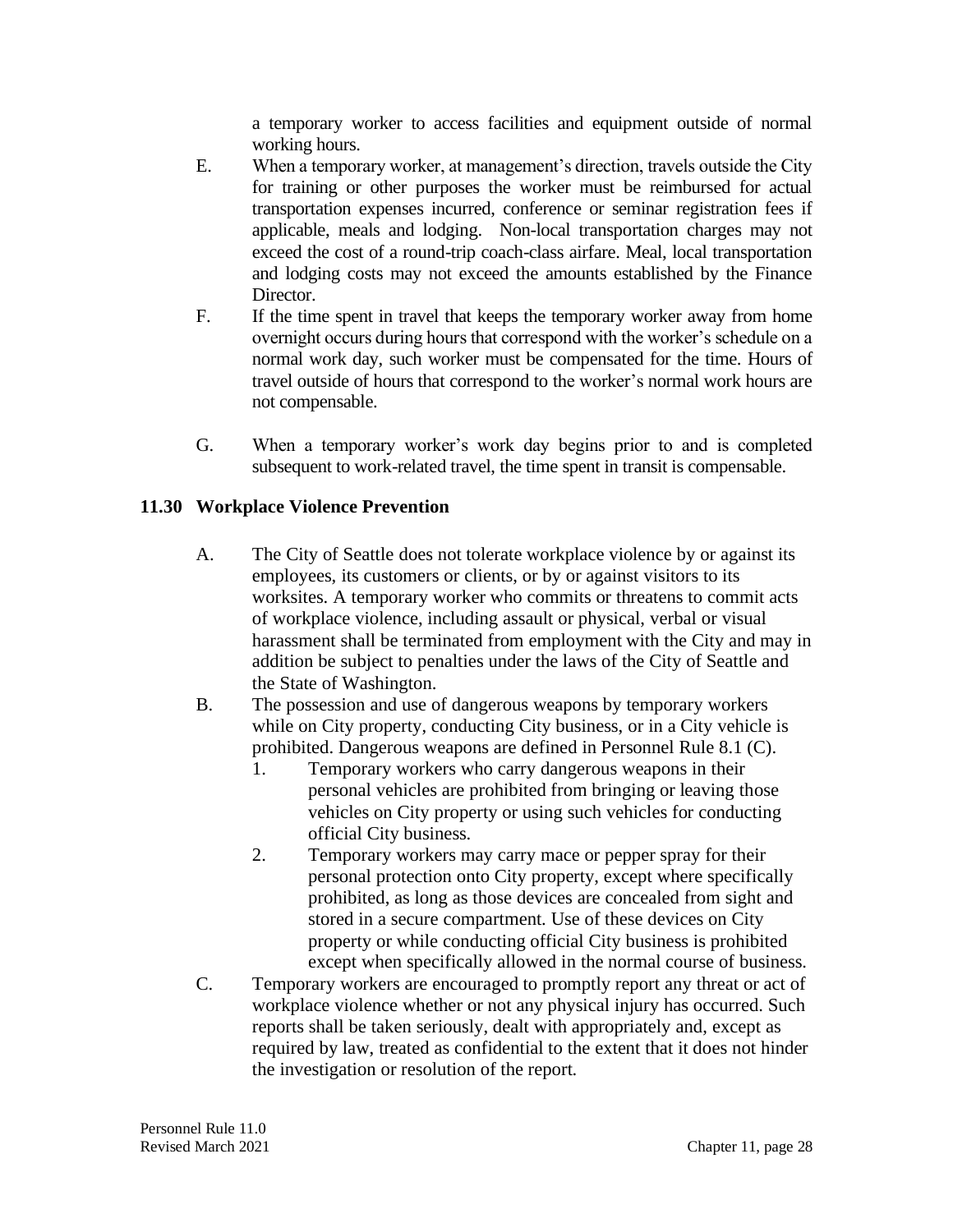D. The City prohibits and will not tolerate retaliation against anyone who in good faith files a complaint of workplace violence of provides any information about such complaint.

# **11.31 Temporary Worker Files**

- A. TES shall maintain employment files for temporary workers hired and placed by Personnel. Departments that hire temporary workers through delegated authority shall maintain employment files for these workers.
	- 1. Employment files for temporary workers who transfer to a different employing unit shall be forwarded to the new employing unit for maintenance.
	- 2. If a temporary worker is appointed to a regular position in any City department, such worker's employment file shall be incorporated into the employment file established by the appointing authority.
	- 3. Employment files for temporary workers who are terminated shall be forwarded to City Personnel's Records Retention Program the calendar year following their termination.
- C. Employment files for temporary workers may include, but need not limited to, documentation for OSHA requirements, application, resume, references or recommendations from past employers, W-4 Form, I-9 Form, waiver and authorization to release information, City of Seattle notice of assignment of a temporary worker to perform bargaining unit work (authorization to deduct service fees), driving abstract and payroll information. Medical records shall be kept in separate files.

## **11.32 Regular Appointment from Temporary Employment**

- A. Temporary workers may apply for regular appointment as provided by Personnel Rule 4.1, Classified Service Selection Process—Internal Applicants, except as otherwise provided by collective bargaining agreements.
- B. A temporary worker who has worked at least 520 straight-time hours and is regularly appointed to a position in the Step Progression Pay Program without a break in service shall have their temporary service credited toward salary step placement, provided that the service was in a job title corresponding to the same or higher classification in the same series as the regular appointment. There shall be no automatic credit toward rate placement in any of the City's discretionary pay programs.
- C. Straight-time hours worked as a temporary worker shall count toward the vacation accrual rate calculation for a worker who accepts a regular appointment to a position that is covered under the City's vacation ordinance, SMC Chapter 4.34. All straight-time hours worked since the most recent voluntary break in service shall count toward the 6-month vacation use eligibility period. A temporary worker who has previously